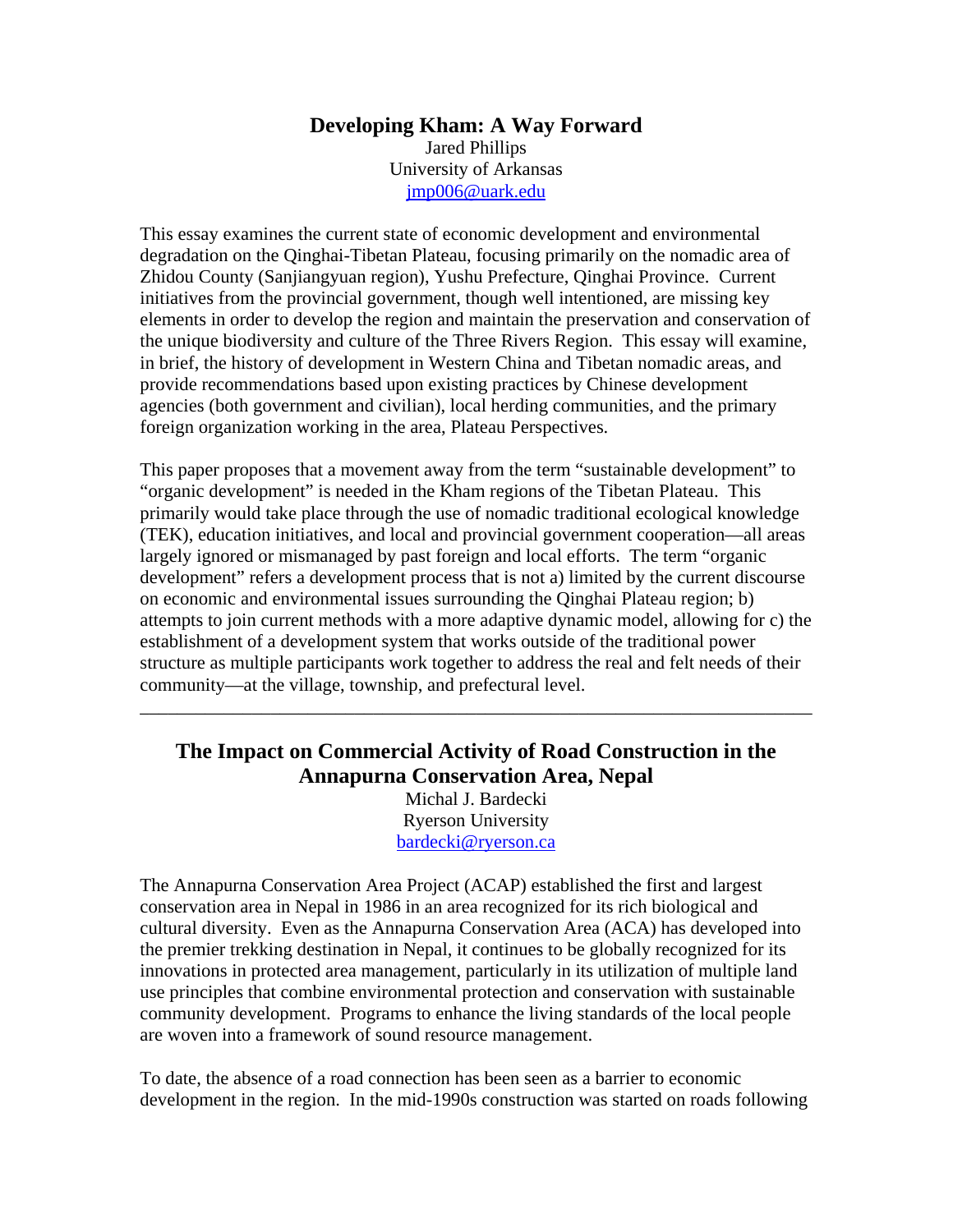the Kali Gandaki and Marsyandi river valleys towards the district headquarters of Jomsom (Mustang) and Chame (Manang): communities within the ACA. A national priority of Nepal's Three Year Interim Plan (2007/08-2009/10) was to connect ten district headquarters, including Jomsom and Chame, to the national road network. Construction has been moving in fits and starts, but large sections of the roads are now complete. An even grander vision has been proposed: to extend the road to Jomsom northwards connecting with a spur which already links Upper Mustang with Chinese highway G219, with this Kali Gandaki Highway serving as a key connection for future trade between India and China.

Elsewhere in the Himalayas increased road access has led to substantial economic, social, cultural, demographic, institutional, and environmental impacts—both positive and negative. The character and extent of commercial activity has adapted to the new environment of greater ease of access, reduced costs, fresh competition, the shifting of population demographics, and changing visitor profiles.

This paper reviews current issues related to the road construction in the ACA region. Already, as sections of the road which have been completed, transportation is more efficient and the cost of commodities has decreased, land prices have increased, and investment patterns have changed. However, local protests over the routing of the road and the resultant loss of business have disrupted construction for periods of months. Once the road connections are complete even more substantial changes will occur in those communities along the routes and in the region generally. By focussing on the commercial structure in four communities in the ACA region: Manang, Ranipauwa (Muktinath), Jomsom and Tatopani, the paper provides an assessment of the commercial changes which may be anticipated.

## **Surviving on Margins: Dilemmas of a Himalayan Primitive Tribe-Bhuxas over Developmental Paradigms in Globalizing India**

\_\_\_\_\_\_\_\_\_\_\_\_\_\_\_\_\_\_\_\_\_\_\_\_\_\_\_\_\_\_\_\_\_\_\_\_\_\_\_\_\_\_\_\_\_\_\_\_\_\_\_\_\_\_\_\_\_\_\_\_\_\_\_\_\_\_\_\_\_\_\_\_

Bina Saklani HNB Garhwal University, India binasaklani@hotmail.com

The Bhuxas are a primitive tribal group inhabiting the foothills of central Himalayan region of northern India. This tribal group cohabits the Himalayan foothills and its malaria infested jungles along with the Tharu tribe in Indian Himalayas, whereas Tharus are well spread from India to Nepal. , the population of these Bhoxas is distributed over the commissionaires of Kumaun and Garhwal in the newly created province of Uttarakhand in Indian Union and also in the district of Bullandshahar in Uttarpradesh .The Bhoxa tribe has a history of origin-believing in the /migration to this habitat dating back to Muslim occupation of northern India in mediaeval period.

This group is listed as one among 76 primitive tribal groups in India and is on the Government list of priorities for upliftment and welfare. Somehow govt. schemes towards this have been unsuccessful and marginal in effect for the tribe.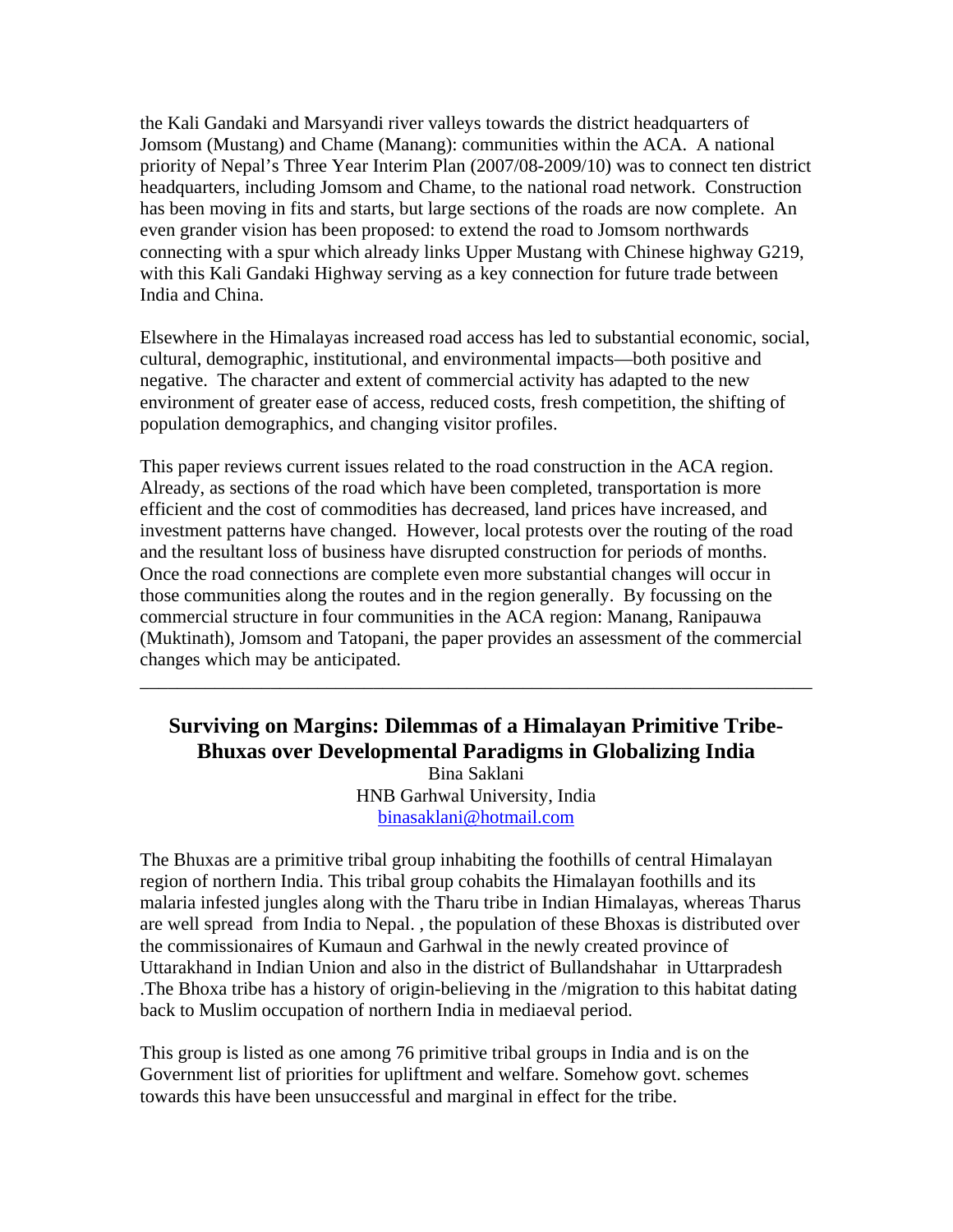This tribe is showing signs of distress and panics in a fast changing world where they feel incapable of coping with changing times and survive and protect their identity and culture. Their fear is that 'we will not last long and be lost forever by next generation.' Land alienation in the hands of new migrants after Indian independence and now due to the pressures of new industrial economy, growing urbanization in this age of globalization has increased and compounded new stresses related to their survival, growth and development. Identity crisis has generated feeling of self depreciation and low self esteem for survival in fast changing times. As one of their prominent leader articulated their concern: 'we have a little hope of surviving in future as we will soon be lost in oblivion' as a separate community. This low self confidence in their capacity and culture has become real cause of concern. There is a sense of panic looming in their eyes as they find themselves helpless and incapable in coping with dominant culture and new economy which is engulfing their traditional modes of subsistence and way of life. Sense of dejection and apathy towards manual work has accentuated habits of drinking, which has emerged as a major cause of physical and emotional degeneration of the tribe as a whole in the state of Uttarakhand.

An ethnographic study along with the socio-economic survey of every Bhuxa householder (7000) in Garhwal region was undertaken in 2005 and 2007 and plethora of problems relating to subsistence, education, health and hygiene, land alienation, increasing demand on tribal land for industrial production and commercial agriculture were explored. Paper aims to highlight some basic issues related to fear and concerns of this tribal group related to survival and sustenance, effects of skewed developmental priorities of governmental policies with the increasing inroads of private money in the region. This paper also reports and analyses causes and effects of growing economic and political marginalization on this primitive tribal group and it also strives to explore solutions.

### **Social and Economic Policies for Reducing Horizontal Inequalities in Post-Conflict Nepal**

\_\_\_\_\_\_\_\_\_\_\_\_\_\_\_\_\_\_\_\_\_\_\_\_\_\_\_\_\_\_\_\_\_\_\_\_\_\_\_\_\_\_\_\_\_\_\_\_\_\_\_\_\_\_\_\_\_\_\_\_\_\_\_\_\_\_\_\_\_\_\_\_

Bishwa Nath Tiwari Tribhuvan University, Nepal bishwatiwari@yahoo.com Steve Archambault University of New Mexico, USA archstevej@gmail.com

Using data of 1990s and early years of the new millennium, the study presented unequal development outcomes across different cultural groups that have offered an opportunity to Maoists to sensitise and mobilize excluded caste and ethnic groups for violent conflict in Nepal during 1996 - 2006. The decade-long conflict comes to an end with the signing of the comprehensive peace accord in 2006. However, the post-conflict situation is highly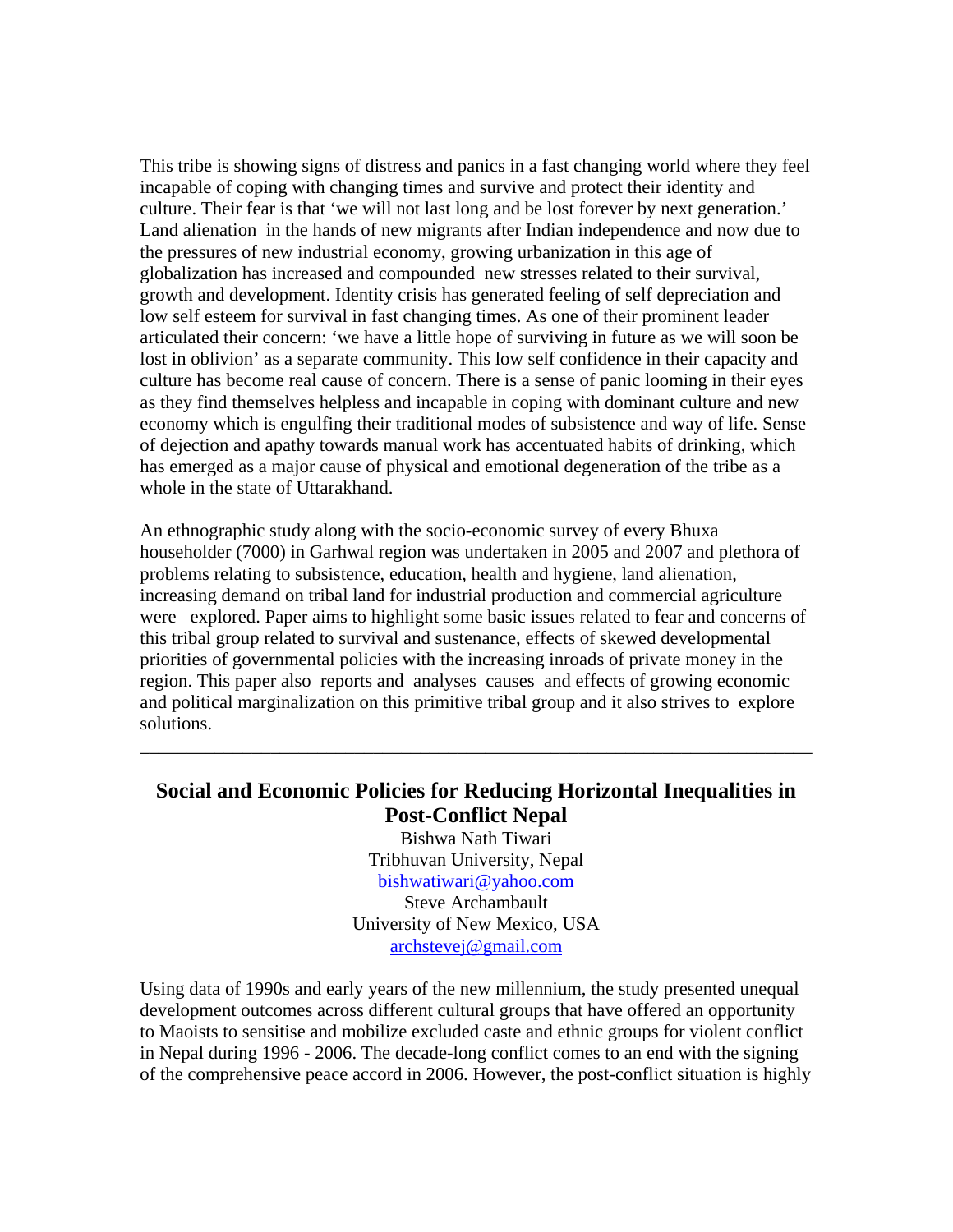volatile. Therefore, in order to prevent from the relapse of conflict, the state has to end exclusion and reduce inequalities implementing pro-excluded groups policies.

In quest for such policies the paper makes a modest attempt for looking into the reasons for unequal development outcomes. It found that the root of the unequal development outcomes lies in the discrimination and inequality in political, economic, social and cultural dimensions.

The study found that there are severe Horizontal Inequalities - inequalities between different caste and ethnic groups in economic, social, cultural and political dimensions, of Nepal and that the inequities are further growing on several fronts. The social and economic situation of excluded caste and ethnic groups such as Dalits (oppressed peoples), Janajatis (indigenous peoples) and Muslims is same as before or even worsening. Although poverty rate decreased for all the broad caste and ethnic groups, the rate of decrease was low for excluded groups and higher for castes like Brahmin/Chhetri and Newar. Similarly, the rate of increase in literary rate of the excluded groups was less than that of other groups. In particular, the proportion of graduates from Janajati was higher in 1991 than 2001. Moreover, the political system despite the restoration of democracy in 1990 was not inclusive and was ruled generally by Brahmin/Chhetri and Newar, hardly giving any leeway for power sharing until the formation of Constituent Assembly in April 2008.

The constitution of Nepal 1990 and interim constitution of 2007 has been much progressive for ending cultural discrimination, and the government also made effort to implement pro-poor policies to reduce socio-economic inequality between some excluded groups such as Dalits and others. Such policies have received further prominence after 2006 April Janandolan (people's movement). In fact, the current constituent assembly is very much inclusive with women holding 33 percent seats, and Janajatis have seats in proportion to their share in total population. But Dalits still need for a fair representation. However, social and economic inequality is still prevailing and needs a redress for long lasting peace.

The paper offers policy suggestions to reduce such inequalities. Some of the key polices include: provide decent employment opportunity to the members, especially youths, of the excluded caste and ethnic groups; (ii) invest in the agriculture where the poor and excluded work; (iii) increase workfare programmes targeting the poor and excluded; (iv) improve excluded groups' access to resources including land; (vi) improve access to basic services for the poor and excluded; (vi) implement effectively the policies and provisions made for ending cultural discrimination; and more importantly (vii) ensure fair presentation and effective participation of the poor and excluded so as to govern their destiny by themselves. The fair representation and effective participation requires state transformation, however, it can be sustainable when it is followed with a transformation of society where in all the citizens respect the rights of others before claiming for theirs.

\_\_\_\_\_\_\_\_\_\_\_\_\_\_\_\_\_\_\_\_\_\_\_\_\_\_\_\_\_\_\_\_\_\_\_\_\_\_\_\_\_\_\_\_\_\_\_\_\_\_\_\_\_\_\_\_\_\_\_\_\_\_\_\_\_\_\_\_\_\_\_\_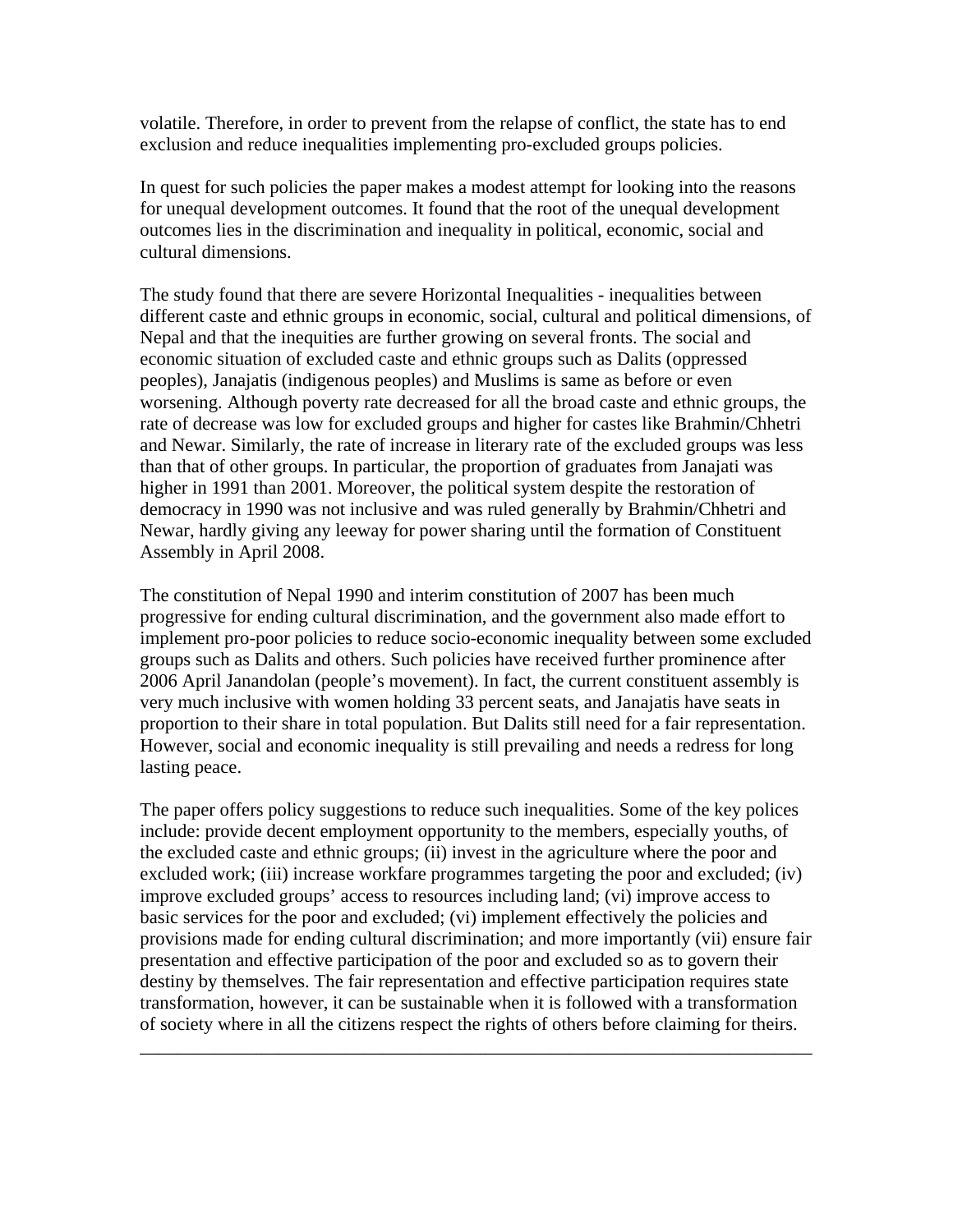## **Greening Historic Core for the Mitigation of Urban Environmental Problems of the Kathmandu Valley**

Upendra Sapkota Ball State University reachupen@yahoo.com

Urban environmental problems have become one of the most daunting problems. Improper solid waste management, increasing traffic congestions, deteriorating urban infrastructures, noise and air pollution are perhaps the most discernable problems that are causing detrimental impact on the public health and living condition of the valley. While the entire valley is facing the problem of degrading urban environmental condition, historic cores of the valley which houses several historic and pilgrimage sites including world heritage sites, have become more vulnerable than ever given its physical and cultural setting, changing socio economic condition. This situation calls for proactive, innovative and unique measures in order to mitigate such environmental problems. There have been a lot of efforts from both government and non governmental sectors to improve and upgrade the environment of Kathmandu which did produce some good results yet most of those big-budget programs failed to reach out to the local communities and many of such programs focused only on upgrading environment without properly addressing prevailing socio cultural context of the historic core. While such big-budget program are essential, given the economic condition, cultural setting and historical importance of the city core, a cost effective, yet innovative programs will more effective which focuses on the bottom up approach and encompasses local community and direct stake holders.

Therefore the paper intends open a discourse on how we can be effective on mitigating such environmental problems of the historic core. The paper proposes some of greening methods which would help mitigate most of the environmental problems and improve overall physical as well as cultural environment of the historic core. The greening methods will include but not limited to, a) plantation in public urban spaces including big public squares to local *"bahals""chowks"* and *"nanis"1 ,* b) encourage, introduce and follow green pavement techniques on public open spaces c) revamping *"saga"2* by with alternative uses and d) encouraging urban agriculture techniques. There are direct and indirect benefits of these techniques. The direct benefits are more physical benefits. These techniques will help reduce *Heat Island Effect<sup>3</sup>*, will improve ground water table, improving physical and aesthetical environments, delay and reduce runoff rate and volume and prevents downstream flooding as well as reduce loads on sewage system. While indirect benefits will be more cultural and economical benefits. Improvement of physical and environmental condition and cultural settings; not only increases the property value but it will equally be beneficial for tourism development. Thus it will help improve both local as well as national economy.

 $1$  Bhals, chowks and nanis are courty and found in historic urban core of the Kathmandu Valley.

*Phalis, chowne and namis are complied in traditional settlements of the Kathmandu valley.* <sup>2</sup> *Saga*-is a dump yard found in traditional settlements of the Kathmandu valley.

<sup>&</sup>lt;sup>3</sup> An urban area remains significantly warmer than its surrounding rural area. This phenomenon is called *Heat Island Effect.*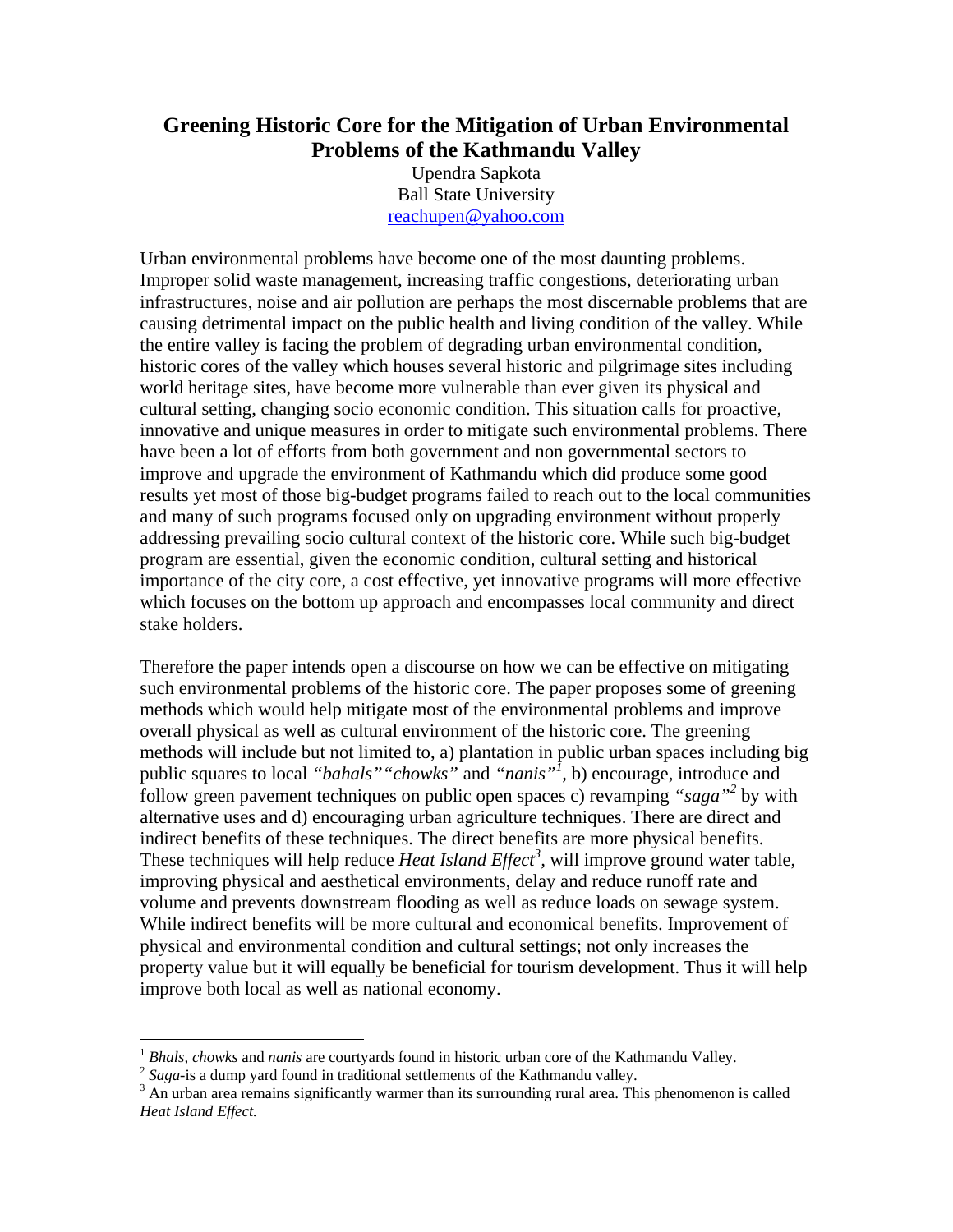In the implementation part, a local community, local guthi*,* local clubs can be involved with the necessary financial and administrative supports from the governmental and nongovernmental sectors. As most of the green development techniques are very intuitive and do not require high level of technical expertise, we can expect an effective outcome if we involve the local communities properly. Most of the communities in historic areas are still pretty homogenous, both socially and culturally and most importantly most of these urban spaces are still in use many social cultural and religious events. Therefore, developing and encouraging sense of ownership and sense of identity will also be easy which will further help in successful implementation of the program.

At present, the whole world is facing the problems of global warming and many environmental problems. Therefore, greening the historic core of the Kathmandu will also be an effort toward mitigating this global crisis. Moreover, this program will set up precedence for several other historic settlements which are facing identical problems as that of the Kathmandu valley. For the final paper, relevant journals, articles and other publications will be reviewed to develop in-depth understanding of the subject matters and details on each of planning and implementation strategies will be outlined accordingly.

## **Benefit Estimation of Water Quality Improvements in the Bagmati River: Choice Experiments**

\_\_\_\_\_\_\_\_\_\_\_\_\_\_\_\_\_\_\_\_\_\_\_\_\_\_\_\_\_\_\_\_\_\_\_\_\_\_\_\_\_\_\_\_\_\_\_\_\_\_\_\_\_\_\_\_\_\_\_\_\_\_\_\_\_\_\_\_\_\_\_\_

Hari Katuwal, Alok K Bohara and Jennifer Thacher University of New Mexico katuwalh@unm.edu

In this paper we use choice experiments and estimate the benefits of improving water quality in the Bagmati River in Kathmandu. Water quality of the Bagmati has direct impact on health, environment, ecology and development of the Kathmandu valley. Only a few known studies have been conducted focusing exclusively on benefits of improvements in quality of water in the Bagmati River. We identify and use important attributes of river water quality including cost under different management scenario to estimate willingness to pay and willingness to contribute for river water quality improvements. We also calculate compensating surplus for different level of water quality improvements. Society's preference over payment and funding mechanism for the cleanup program are also identified. Benefit estimation, households' preferences on payment and funding mechanism for the cleanup program is expected to give valuable input for policy implications, especially in the context of government initiation for the long term Bagmati River management program such as Bagmati Action Plan.

## **Development Issues in the Indus River Basin: The Limitations of the Indus Waters Treaty (1960) and Ongoing Ecological Consequences**

\_\_\_\_\_\_\_\_\_\_\_\_\_\_\_\_\_\_\_\_\_\_\_\_\_\_\_\_\_\_\_\_\_\_\_\_\_\_\_\_\_\_\_\_\_\_\_\_\_\_\_\_\_\_\_\_\_\_\_\_\_\_\_\_\_\_\_\_\_\_\_\_

Eric Strahorn Florida Gulf Coast University, USA estraho@fgcu.edu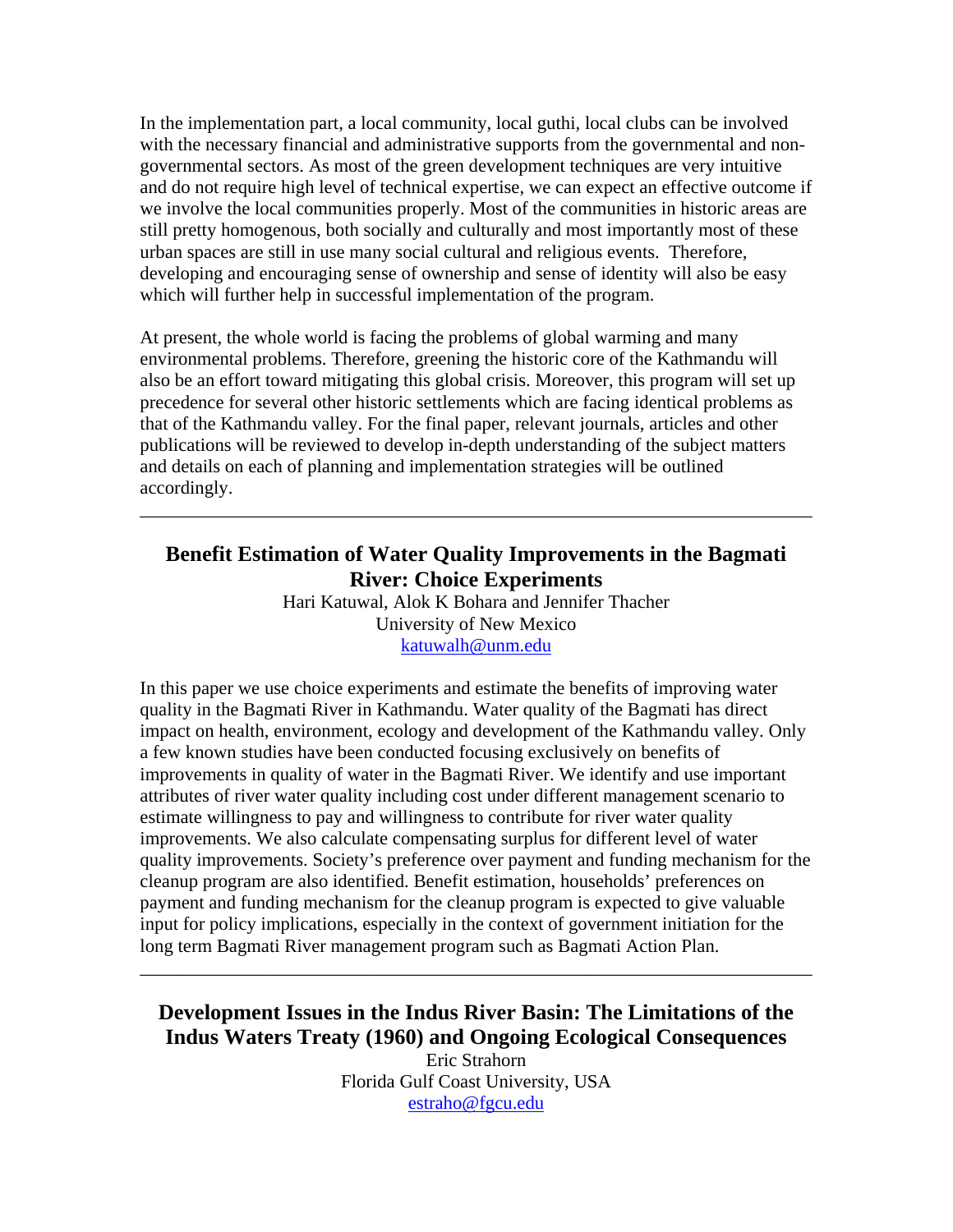The Indus River Basin is a critical watershed area with a population of over 100 million people. It includes territory in Pakistan, India, Afghanistan, and China and crosses three disputed international borders (Afghanistan-Pakistan, India-Pakistan, India-China). Cities reliant on water from the Indus basin include Karachi, Islamabad, Lahore, Peshawar, Kabul, Simla, Srinagar, Jammu, Amritsar, and Chandigarh. The Indus Waters Treaty (1960) is a landmark in international law. The treaty was created to resolve important issues left over from the partition of South Asia following independence in 1947. The foremost goal of the treaty was conflict reduction and in this sense the treaty has proven successful. However, the treaty has important limitations which need to be addressed. The treaty has two major flaws in that only two of the four countries located in the basin are parties to the treaty and that the treaty does not address the issue of sustainable use of the water within India and Pakistan. This paper argues that it is necessary to develop a successor treaty that includes Afghanistan and China as well as India and Pakistan. A new treaty will also need to expand beyond the issue on conflict reduction and address the issue of the sustainable use of the water. The population of the basin is projected to grow substantially over the next few decades while the amount of water declines as global warming affects the snowfall patterns in the high Himalayan mountains.

## **An Assessment of the Potential Impacts of Dietary Norms in Food Consumption Structure and Expenditure in Nepal**

\_\_\_\_\_\_\_\_\_\_\_\_\_\_\_\_\_\_\_\_\_\_\_\_\_\_\_\_\_\_\_\_\_\_\_\_\_\_\_\_\_\_\_\_\_\_\_\_\_\_\_\_\_\_\_\_\_\_\_\_\_\_\_\_\_\_\_\_\_\_\_\_

Arun KC Davis College of Agriculture, USA kcarun@gmail.com Nilam Prasai West Virginia University, USA Nilamprasai@gmail.com

The World Health Organization's (WHO) global strategy on diet (WHO 2004) emphasizing the consumption of healthy foods in order to combat the growing burden of non-communicable diseases. The strategy is based on the available scientific evidence on the relationship of diet, nutrition, physical activity to chronic diseases (WHO 2003). After long consultation, WHO/FAO have specific dietary recommendations regarding desirable dietary consumption for a particular country. The WHO also recognizes that nutrition-related chronic diseases are increasingly occurring in the developing countries. Following the dietary recommendations of WHO is likely to involve major changes in the food habits for the population, with increased or decreased consumption depending on food, country, and population (Srinivasan et al. 2006). While health consideration is important, consumer choice can be influenced by food tastes and habits, so that, in most population groups, consumption tends to be imbalanced compared with nutritional recommendations (Conforti and D'Amicis 2000).

This paper attempts to assess the potential impacts of the adoption of nutritional norms on the consumption structure and expenditure. In other words, what would happen to food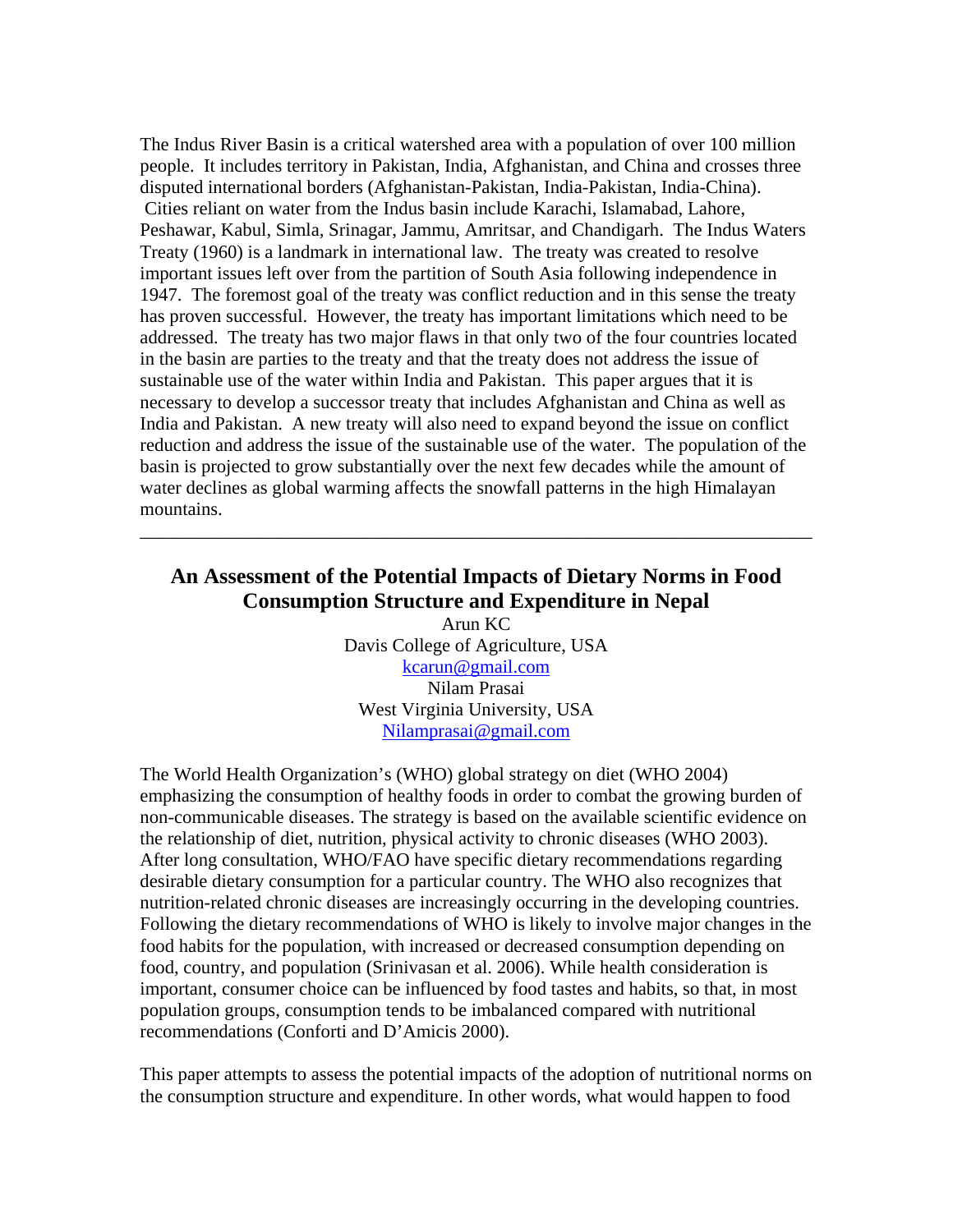consumption structure and expenditure if population changes from their actual food consumption pattern to one that meets nutritional recommendations as defined by WHO? An answer is provided by comparing the actual average food pattern of the Nepalese population with one obtained through Linear Programming (LP). The data source for this paper is the Nepal Living Standard Survey II (NLSS) conducted by the Central Bureau of Statistics (CBS) from April 2003 to April 2004. The available data includes 3912 households across the country and 68 food items both in terms of expenditure and physical amount. Based on these data, unit values of foods was calculated and used as a proxy for the price vector. Food composition data have taken from FAO Food and Nutrition Series (1997).

The main insight provided by this paper is that the adoption of Recommended Daily Allowances (RDAs) is likely to increase expenditure on food in Nepal. About 50% increase in food consumption expenditure to meet RDAs and more than 100% increase in expenditure to meet RDAs and actual food habits could not be a reliable solution for Nepali people. The adoption of RDAs and food habits could imbalance the average food consumption patterns. The exclusion of major foods such as rice, corn, some vegetables and fruits, and inclusion of relatively inappropriate amount of milk, yogurt, and fish in the optimal solution shows inconsistency with actual food habits.

This paper shows that the consumption of food without meeting RDAs is mainly influenced by the income level rather than the nutritional criteria. This means lower level of nutrition consumption is mainly dominated by their low per capita income. Compared to the actual consumption expenditure, consumption pattern obtained from LP model to meet RDAs needs more expenditure than actual expenditure. It seems that in some community, people cannot minimize their consumption expenditure and meet RDAs by changing consumption patterns in a given price vectors. However, food expenditure minimization including RDAs and food habits constraints could be only feasible in high income societies.

### **Geographic Disparity in Access to Healthcare in Nepal**

\_\_\_\_\_\_\_\_\_\_\_\_\_\_\_\_\_\_\_\_\_\_\_\_\_\_\_\_\_\_\_\_\_\_\_\_\_\_\_\_\_\_\_\_\_\_\_\_\_\_\_\_\_\_\_\_\_\_\_\_\_\_\_\_\_\_\_\_\_\_\_\_

Gyanesh Lama Washington University, USA glama@wustl.edu

Purpose: Since the 1970s, it has become increasingly clear that geography plays a significant role in determining individuals' access to needed health services. However, this work has been conducted on population served by private sectors in developed countries. The extent to which geographic disparities exists among poor population in developing countries that are constrained by economic decline and the factors that contribute to such disparities are currently unknown. We use data from a national sample of women in Nepal to quantify the magnitude and predictors of geographic disparities in use of healthcare services among these women.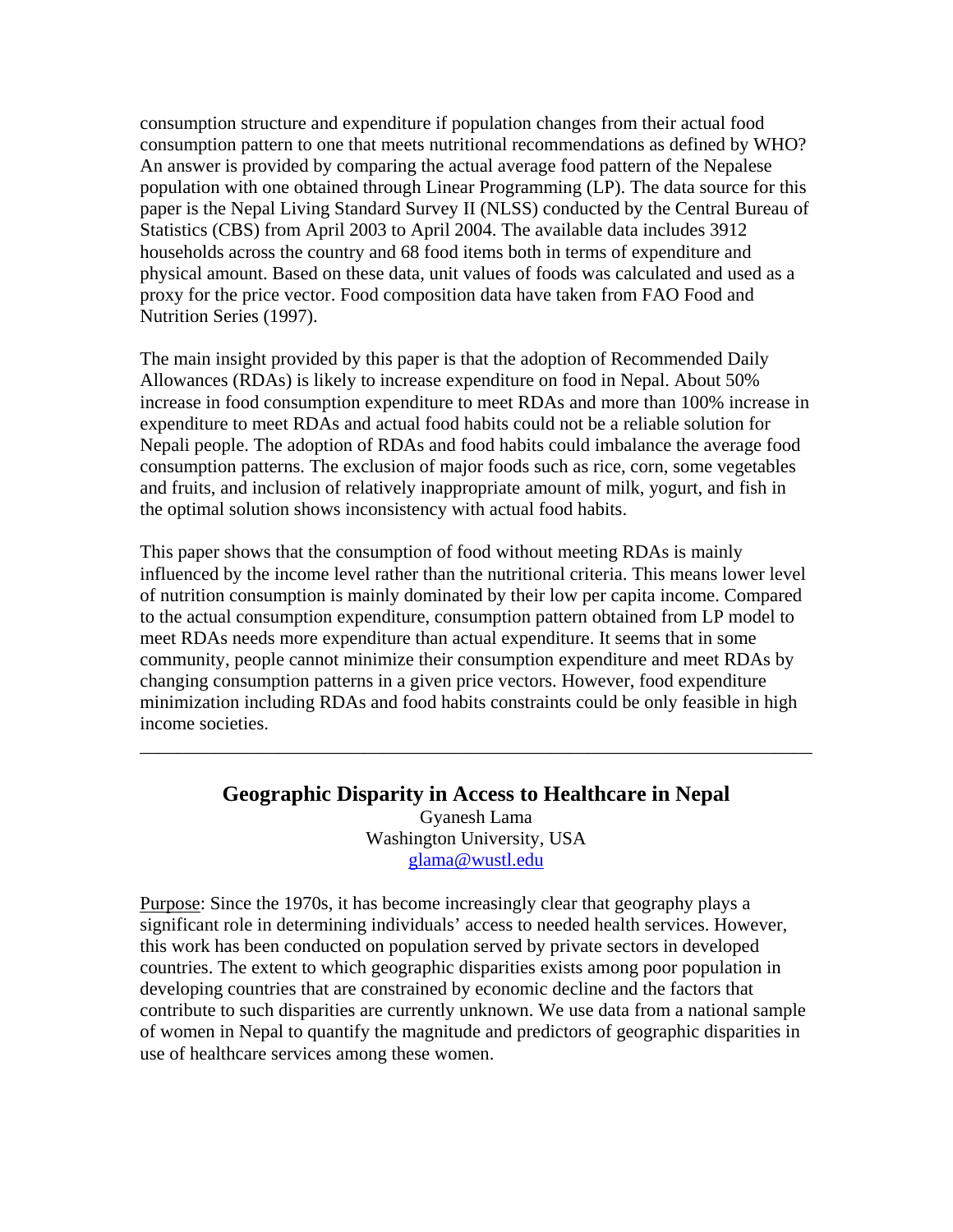Methods: We used data from the Demographic and Health Survey Nepal 2006 (DHS Nepal 2006), the national study of population and health containing information on PSU level geographic variables. We aggregated women (sample N=10,793) up to their PSU of residence, and used weights to obtain weighted mean unadjusted probabilities of health service use separately for each PSUs. We then estimated weighted logistic regression models using individual characteristics (health need and sociodemographic characteristics) and empowerment variables (education, wealth). We then added health resources and development variables. From each model we obtained the weighted mean adjusted probabilities of health service use. We used these probabilities to construct a GIS map to graphically represent changes in, and the statistical significance of, probability of service use conditional upon women characteristics, and availability of health resources.

Results: Controlling for need and other covariates, women in our sample displayed statistically significant variation in probabilities of access to health services, ranging between 0.14 (in PSU 4301) and 0.76 (in PSU 2403). Controlling for health resources and development variables exacerbated the range of differences between women residing in different PSUs.

Implications: Women in Nepal display over 5-fold variations in probabilities of access to health services. Such variation can be explained neither by health need, nor by individual characteristics. Attention to the intrinsic development practice and healthcare policies is necessary to determine if these variations are reflective of variations in quality of care available to these women.

\_\_\_\_\_\_\_\_\_\_\_\_\_\_\_\_\_\_\_\_\_\_\_\_\_\_\_\_\_\_\_\_\_\_\_\_\_\_\_\_\_\_\_\_\_\_\_\_\_\_\_\_\_\_\_\_\_\_\_\_\_\_\_\_\_\_\_\_\_\_\_\_

### **Preparing Communities for Disaster Management: Myths and Challenges**  S.M.Patnaik University of Delhi, India smp\_du@yahoo.com Nilika Mehrotra

Jawaharlal Nehru University, India

The Himalayan state of Nepal is at high risk of natural disasters. People's vulnerability to disasters like flood, landslides, flash floods and snow avalanches acquire alarming proportions due to chronic poverty, involuntary migration, and unplanned settlements. Attention of Nation State and International Non Government Organizations (INGOs) has been diverted towards planning for disaster prevention and preparing local communities in developing the capacities.

This paper is derived from an empirical study carried out in the year 2007 to assess the programs aiming to strengthen community resilience to disasters in three districts of Nepal viz. Rupandehi , Makwanpur and Sarlahi The overall objective of the evaluation was to reflect on the role of INGOs and their accountability, to document the learning for future initiatives, to use the findings in promoting good practices in Disaster Risk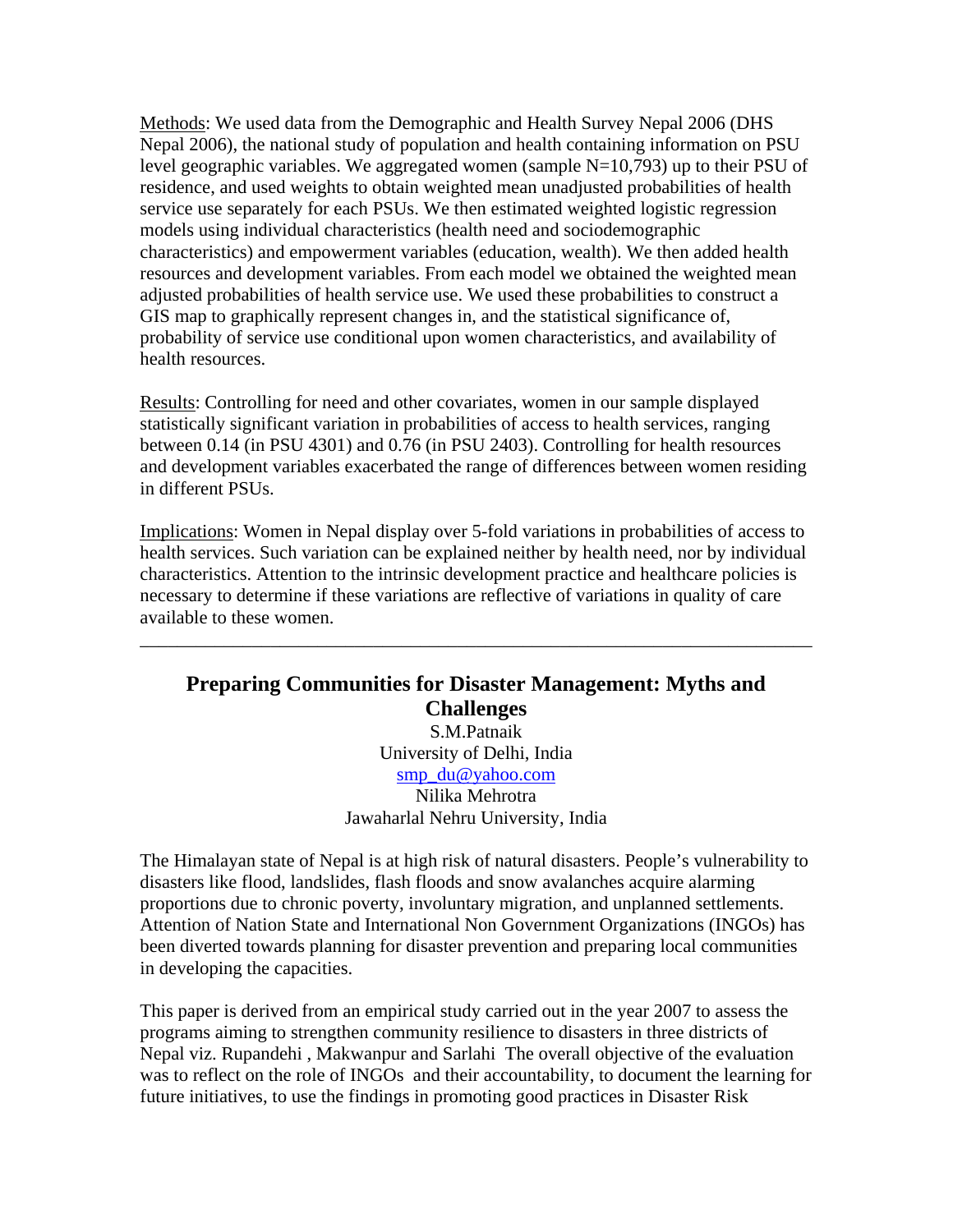Reduction (DRR), and finally to assess the value of these initiatives in formulating a long term strategy of integrating DRR in national development.

The data was collected through Participatory Ethnographic Method (PEM) where the ethnographic insights were validated through people's participation in the interpretation of social-economic and political data.

The paper underlines some of the challenges emerging from the grassroots such as conceptualizing the notion of 'community,' sustaining people's committees, integrating indigenous people, gender concerns, resource sharing, mobilizing the youth, **l**ocating the indigenous knowledge, issues of communication, replicability and scaling up of programs. Comparative issues of citizenship, civil rights and governance have been discussed along contested structural and cultural terrains. Through anthropological insights, the study suggests for further inputs into policies concerning development experiences in Nepal.

### **The Impact of Microfinance and Remittances on the Lives of Nepali People**  Bishal Bhakta Kasu

\_\_\_\_\_\_\_\_\_\_\_\_\_\_\_\_\_\_\_\_\_\_\_\_\_\_\_\_\_\_\_\_\_\_\_\_\_\_\_\_\_\_\_\_\_\_\_\_\_\_\_\_\_\_\_\_\_\_\_\_\_\_\_\_\_\_\_\_\_\_\_\_

Illinois State University, USA bkasu@ilstu.edu

The income from microfinance and remittances helps poor people address their basic needs. This research focuses on how microfinance and remittances are affecting the lives of Nepali people. Some specific questions for this research are: 1) How do people use income generated by migration and microfinance for their livelihood? 2) Are they using money mainly for consumption or investing it to generate more money? 3) What are some characteristics of those who use money for consumption and production sector? 4) What is the proportion of such people? 5) What factors help them to make decisions about spending on consumption and production?

This quantitative research is based on data derived from Nepal Living Standard Survey 2003/04. The survey was conducted by Central Bureau of Statistics, Nepal and supported by the World Bank and DFID (UK Department for International Development). The NLSS survey has followed the World Bank's Living Standards Measurement Survey (LSMS) methodology, which the World Bank previously applied in more than 50 development countries.

This is on-going research. This research will find out important information about the consumption and investment behavior of people. It will also find out factors behind making such decisions and background information about people who consumed most and who invest most. The decision making information of people is closely tied with current microfinance/remittance policy and the situation of the country. Such information is relevant for sustainability of the microfinance and remittance sector. The research will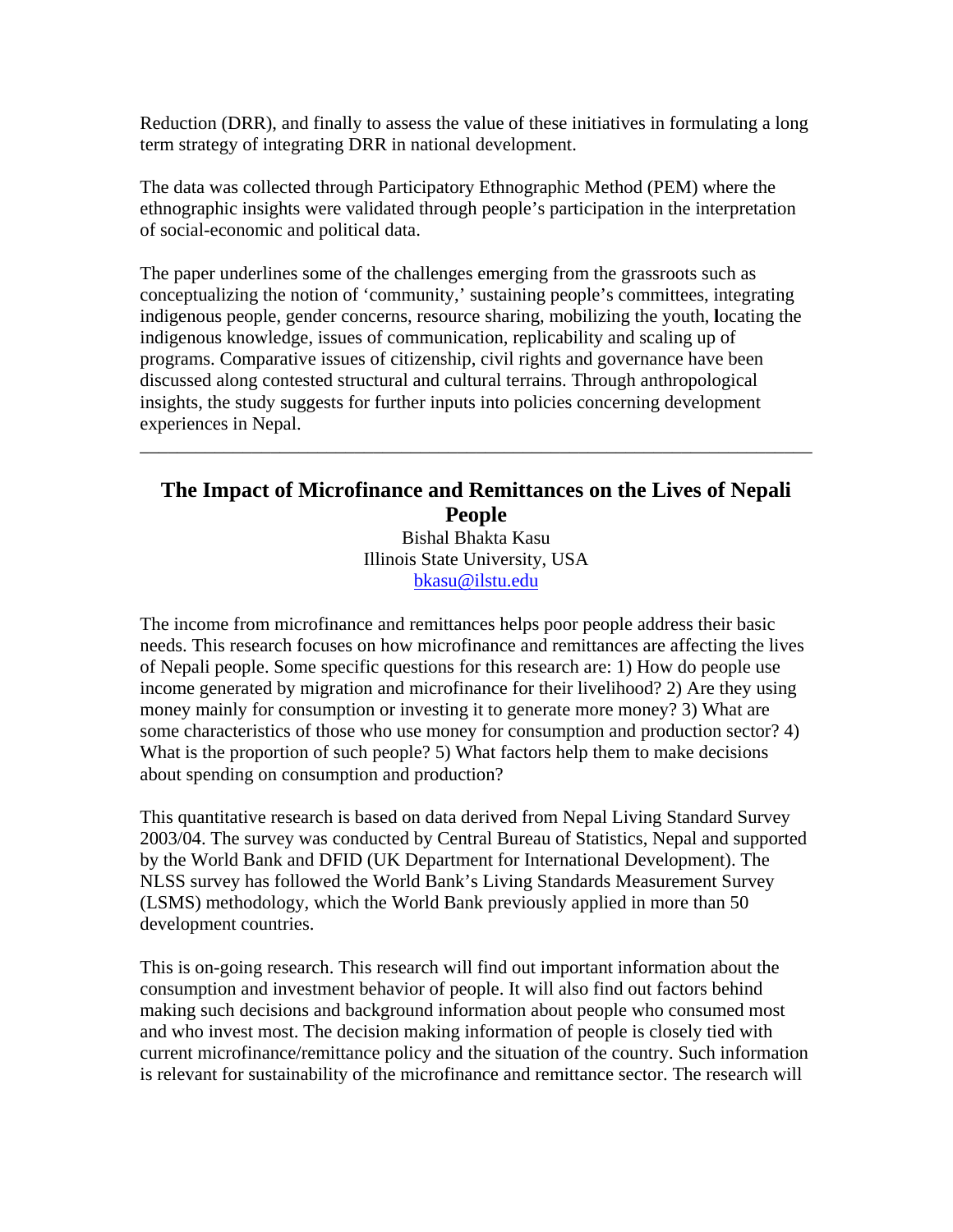come up with conclusions and recommendations which will be helpful to microfinance and remittance policy.

### **Remittance to Nepal from Foreign Employment: Changes and Implications**

\_\_\_\_\_\_\_\_\_\_\_\_\_\_\_\_\_\_\_\_\_\_\_\_\_\_\_\_\_\_\_\_\_\_\_\_\_\_\_\_\_\_\_\_\_\_\_\_\_\_\_\_\_\_\_\_\_\_\_\_\_\_\_\_\_\_\_\_\_\_\_\_

Udaya R. Wagle Western Michigan University, USA udaya.wagle@wmich.edu

Foreign employment has increasingly been a major source of income for households in Nepal with important implications for the development and socioeconomic structure of the country. The facts that gross national product grew and poverty declined in the country during the 1990s and early 2000s, for example, have been attributed to soaring remittance from foreign employment. Given that certain groups are more likely than others to go abroad for employment, it also has an impact on how resources are distributed and how various socioeconomic and demographic groups relate with each other.

Using data from the 1995/96 and 2003/2004 waves of the Nepal Living Standard Survey (NLSS), this paper examines how large a role remittance is playing in the household economy nationwide, how different socioeconomic and demographic group have benefitted from it, and how it is changing over time. The analysis will be both horizontal across groups and temporal over time. Since remittance constitutes one of the various sources of income for households, appropriate reference and comparison will be made to the overall income level of households. Findings will be valuable for researchers and policymakers to systematically understand the extensiveness of this increasingly important issue at a macro scale and apply it to analyze and devise policies affecting the economic, political, and social structure of society. While the analysis will not capture more recent changes marking further acceleration in foreign employment, the findings will be contextualized to draw more specific policy implications for the present day political economy of Nepal.

## **Towards a South Asian Common Currency: Evidence from Macroeconomic Shocks**

\_\_\_\_\_\_\_\_\_\_\_\_\_\_\_\_\_\_\_\_\_\_\_\_\_\_\_\_\_\_\_\_\_\_\_\_\_\_\_\_\_\_\_\_\_\_\_\_\_\_\_\_\_\_\_\_\_\_\_\_\_\_\_\_\_\_\_\_\_\_\_\_

Krishna Regmi University of New Hampshire krishregmi@gmail.com

My paper empirically assesses suitability of the South Asian common currency by testing for symmetry of underlying shocks, following Mundell's (1961) seminal work-- a key precondition for the formation of a successful monetary union is that member countries faces similar types of shocks for coordinated macroeconomic policy response, and hence paving the way for a currency union. I apply structural vector auto regression (SVAR) approach to determine the nature of shocks affecting the South Asian nations and find out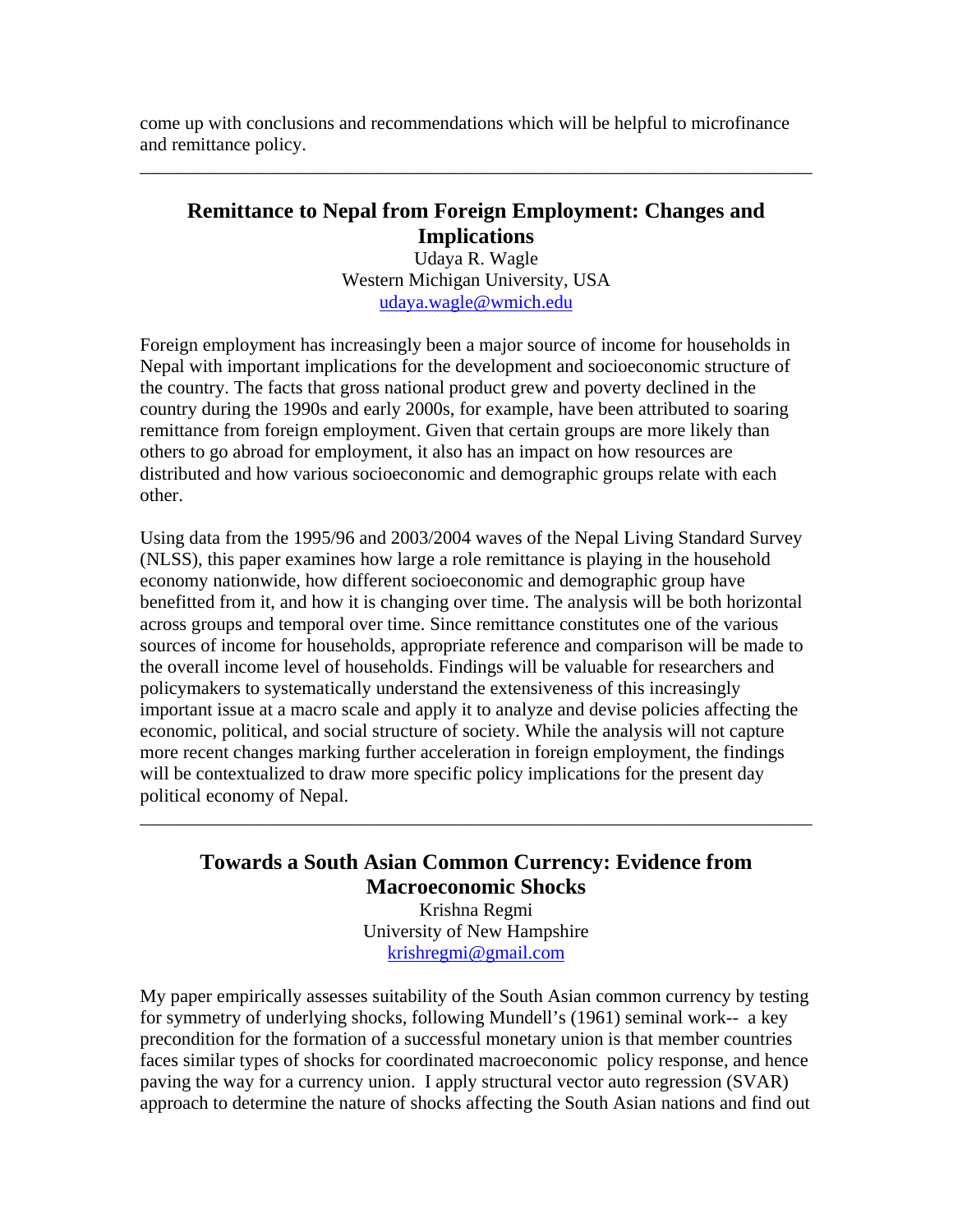whether the SAARC forms an optimal currency area (OCA). Through this econometric methodology, two series of exogenous shocks namely demand and supply shocks, for each country are obtained, and the pair-wise correlation matrix of the demand and supply shocks is computed. Apart from obtaining important information about the symmetry and asymmetry of shocks, the paper compares the response of the economies to the shocks in terms of magnitude and speed of adjustment. This is important because having huge symmetric shocks and slow adjustment process affects relative international competitiveness among countries as they cannot use exchange rate as a tool to correct disequilibrium in the balance of payment. The paper examines the size and speed of adjustment through the impulse response function (IRF).

The results obtained through SVAR models suggest that the SAARC is not an OCA as macroeconomic shocks are quite heterogeneous. The correlation results show that the contemporaneous shocks are not perfectly and strongly symmetric among the countries. An immediate enforcement of a monetary union in the SAARC would cause a huge cost to the member countries as their economies have to undergo a costly adjustment process amid asymmetric shocks to bring their respective balance of payments (BOPs) into equilibrium. In particular, an immediate adoption of single currency can be ruled out. The paper argues that the SAARC countries should enhance economic integration, further liberalize trade so that patterns of shocks would turn to be symmetric overtime.

#### **Indo-Nepal Open International Border: Challenges and Management**

\_\_\_\_\_\_\_\_\_\_\_\_\_\_\_\_\_\_\_\_\_\_\_\_\_\_\_\_\_\_\_\_\_\_\_\_\_\_\_\_\_\_\_\_\_\_\_\_\_\_\_\_\_\_\_\_\_\_\_\_\_\_\_\_\_\_\_\_\_\_\_\_

Vinod K. Bhardwaj B. B. D. Government P. G. College, India drvkb.25@gmail.com

The Indo-Nepal international border is the only one in the Indian subcontinent which facilitates mutual friendship between the two nations as well as the two societies across. Both social relations and political linkages with mutual commitments of support and sustainability exist across the border. Mutual dependence of the two societies is equally acknowledgeable. A similar scene of emotions and cordial feelings is observed among the borderers from Pithoragarh in Uttarakhand to Naxalbari, Pashupati market in West Bengal and even further northward at Dentam in Sikkim. Besides national feelings, people prefer regional affiliations and support each other on that basis. The mountainous people of India or Nepal affiliate and support their cross border counterparts. Same is the scene in the hilly areas. However spatial disparities in development among the different geographical regions have lead to diversity in demography, lifestyle, occupational structure and economic development. Spatial disparities are also prominent from west to east in all the three ecological zones in both India and Nepal.

The narrations in this paper are based on a personal survey of the border area, which was organised to find out **the relevance of this open international border along with strategic development for its better / effective management.** Almost 900 respondents were interviewed for this purpose. A part of this work, which is in context of the eastern and western sectors of the border i.e. West Bengal & Sikkim and Pithoragarh zones, is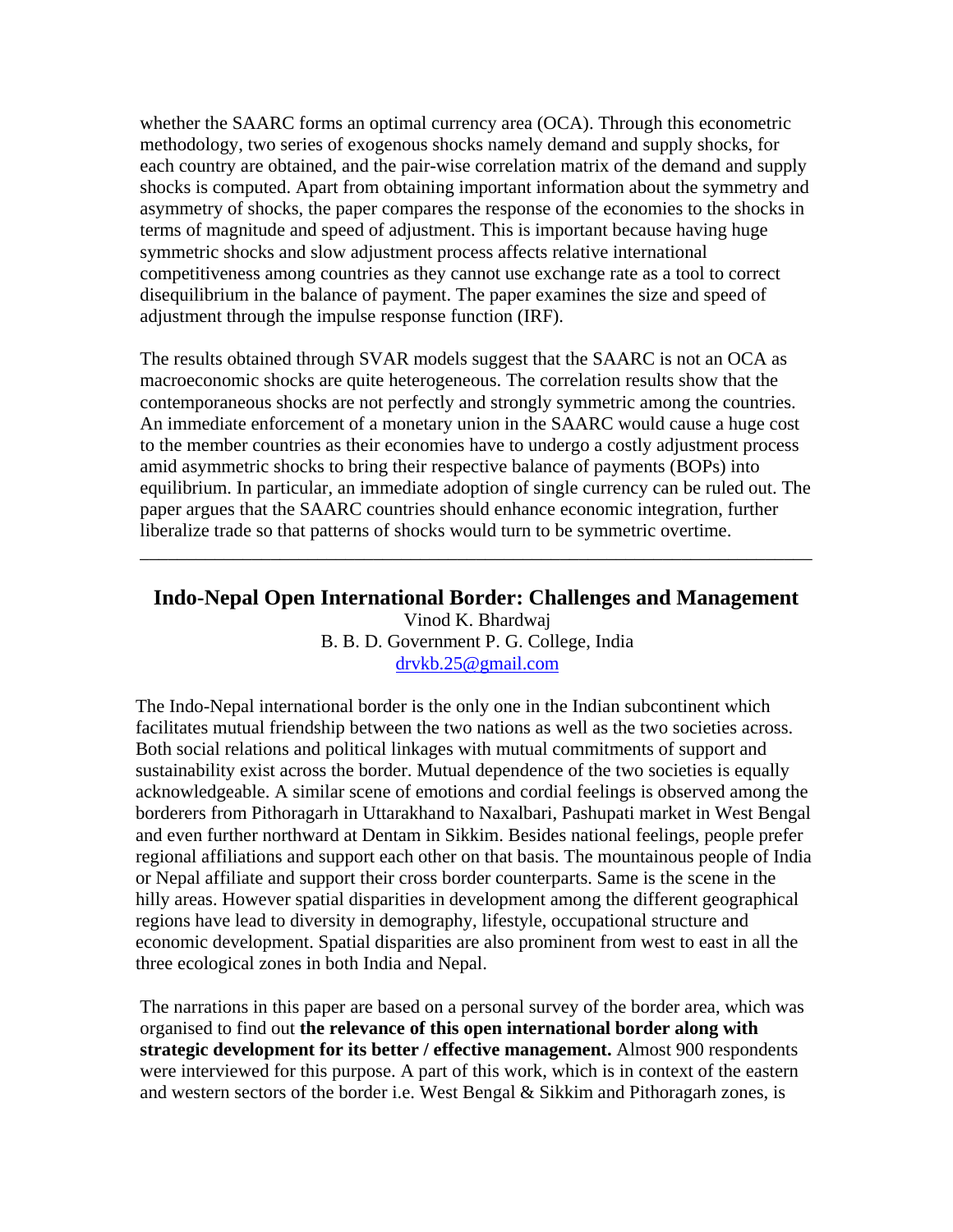discussed in this paper. These two areas were repeatedly observed in the years 2006 & 2007. Besides the interviews, personal observations as well as discussions with locals / people who cross the border for their individual needs or as retail customer, businessmen, labours, academicians / researchers, servicemen, facilitators like transporters, hoteliers etc., security personnel and customs & excise people were equally emphasized to strengthen / support / verify the responses further.

A huge number of people cross the border daily, weekly and seasonally. The cross border movement in these areas is enough to prove the importance of this open border. The border may be called as the **Life Line** for the people, living in remote / rural / acute accessible areas. Efforts to record the magnitude of the movement across the border were made during the survey. The number and causes of cross border movement at few of the points are summarized below in Table  $1 - 3$  A & B.

| Sample study of Inaxalbari / Kakefoliitta & Sukilla I okilah/ I ashupati Inagal, 2000-07 |                                                                                  |                |             |             |                  |  |
|------------------------------------------------------------------------------------------|----------------------------------------------------------------------------------|----------------|-------------|-------------|------------------|--|
| Duration                                                                                 |                                                                                  | Daily          | Weekly      | Seasonal    | Long<br>Periodic |  |
|                                                                                          | Average Movement through Naxalbari (Kakerbhitta) point ('000 people)             |                |             |             |                  |  |
|                                                                                          | Nepal                                                                            | $1.9 - 2.65$   | $4.0 - 5.5$ | $100 - 150$ | $10 - 11$        |  |
|                                                                                          | India                                                                            | $1.2 - 1.35$   | $2.5 - 3.2$ | $28 - 30$   | $9 - 10$         |  |
|                                                                                          | Average Movement through Sukhia Pokhari (Pashupati Nagar) point ('000<br>people) |                |             |             |                  |  |
| Origin from                                                                              | Nepal                                                                            | $0.8 - 1.2$    | $3 - 4$     | $32 - 35$   | $7 - 8$          |  |
|                                                                                          | India                                                                            | $ 0.75 - 0.8 $ | $2 - 3$     | $8 - 9$     | $3 - 4$          |  |

Table - 1 Cross Border Movement Along Indo-Nepal Border*:*  Sample study of Naxalbari /Kakerbhitta & Sukhia Pokhari/ Pashupati Nagar, 2006-07

Source: Based on the Survey, 2006 & 2007

Table - 2 Cross Border Movement Along Indo-Nepal Border*:*  Sample study of Uttarakhand (India)- Pithoragarh and Udhamsingh Nagar, 2007

| $\alpha$ $\beta$ $\alpha$ $\beta$ $\beta$ $\gamma$ $\alpha$ $\alpha$ $\alpha$ $\beta$ $\alpha$ $\beta$ $\alpha$ $\beta$ $\alpha$ $\beta$ $\alpha$ $\beta$ $\alpha$ $\beta$ $\alpha$ $\beta$ $\beta$ $\beta$ $\beta$ $\gamma$ $\beta$ $\gamma$ $\beta$ $\gamma$ $\beta$ $\gamma$ $\beta$ $\gamma$ $\beta$ $\gamma$ $\beta$ $\gamma$ $\beta$ $\gamma$ $\gamma$ $\gamma$ $\gamma$ $\gamma$<br>Duration |                                                              | Daily       | Weekly      | Seasonal  | Long<br>Periodic |
|-----------------------------------------------------------------------------------------------------------------------------------------------------------------------------------------------------------------------------------------------------------------------------------------------------------------------------------------------------------------------------------------------------|--------------------------------------------------------------|-------------|-------------|-----------|------------------|
|                                                                                                                                                                                                                                                                                                                                                                                                     | Average Movement in Hills (Dharchula) along the borer ('000) |             |             |           |                  |
| from                                                                                                                                                                                                                                                                                                                                                                                                | Nepal                                                        | $1 - 1.1$   | $3.2 - 3.5$ | $50 - 60$ | $10 - 12$        |
| Origin                                                                                                                                                                                                                                                                                                                                                                                              | India                                                        | $0.4 - 0.5$ | $1.3 - 1.5$ | $25 - 30$ | $2.5 - 4$        |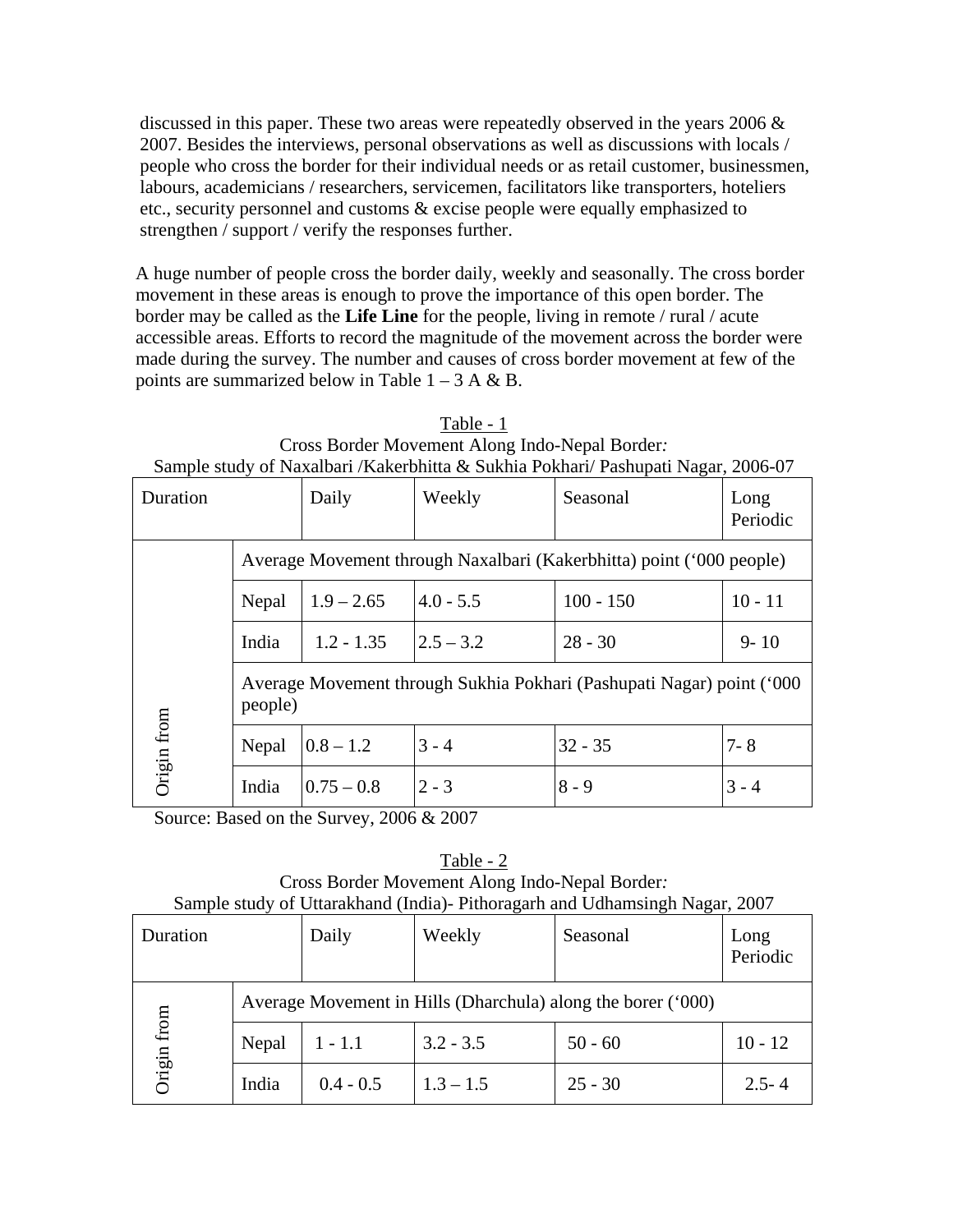|  |                  | Average Movement in Tarai (Banbasa Point) along the border ('000) |           |             |            |  |
|--|------------------|-------------------------------------------------------------------|-----------|-------------|------------|--|
|  | Nepal $ 4.3 - 5$ |                                                                   | $7.5 - 8$ | $125 - 150$ | $15-20$    |  |
|  | India            | $1.8 - 2.5$                                                       | $3.3 - 4$ | $50 - 75$   | $6.5 - 10$ |  |

Source: Based on the Survey, 2007

### Table – 3 (A)  $\&$  (B)

### Reasons for Cross Border Movement in Uttarakhand Sector (Western sector of the Border)

| (A) Cross Border Movement in Uttarakhand Sector: Daily Movement |                            |       |          |       |  |  |
|-----------------------------------------------------------------|----------------------------|-------|----------|-------|--|--|
| (Percentage of the people crossing the border)                  |                            |       |          |       |  |  |
| Cause                                                           | <b>Mountains and Hills</b> |       | Tarai    |       |  |  |
|                                                                 | India                      | Nepal | India    | Nepal |  |  |
| Domestic                                                        | 4                          | 19    | 6        | 17    |  |  |
| Daily needs                                                     | 3                          | 18    | 9        | 8     |  |  |
| Education                                                       | $\Omega$                   | 7     | $\theta$ | 9     |  |  |
| <b>Health Facili</b>                                            | 0                          | 4     | $\Omega$ | 5     |  |  |
| Commercial                                                      | 16                         | 9     | 13       | 10    |  |  |
| Labour                                                          | 19                         | 25    | 17       | 31    |  |  |
| Social                                                          | 26                         | 6     | 21       | 5     |  |  |
| Tourism & Religious                                             | 17                         |       | 23       | 6     |  |  |
| Others                                                          | 15                         | 11    | 11       | 9     |  |  |

Source: Based on the Survey, 2007

| (B) Cross Border Movement in Uttarakhand Sector : Seasonal Movement |                            |       |       |          |  |  |
|---------------------------------------------------------------------|----------------------------|-------|-------|----------|--|--|
| (Percentage of the people crossing the border)                      |                            |       |       |          |  |  |
| Cause                                                               | <b>Mountains and Hills</b> |       | Tarai |          |  |  |
|                                                                     | India                      | Nepal | India | Nepal    |  |  |
| Agro labour                                                         | $\Omega$                   | 39    | 6     | 37       |  |  |
| Indus. labour                                                       | 7                          | 4     | 32    | 15       |  |  |
| Other labour                                                        | 33                         | 28    | 27    | 23       |  |  |
| Petty business                                                      | 16                         |       | 12    | $\bf{0}$ |  |  |
| Tourism & Religious                                                 | 26                         | 2     | 17    | 11       |  |  |
| Others                                                              | 18                         | 6     | 6     | 14       |  |  |

Source: Based on the Survey, 2007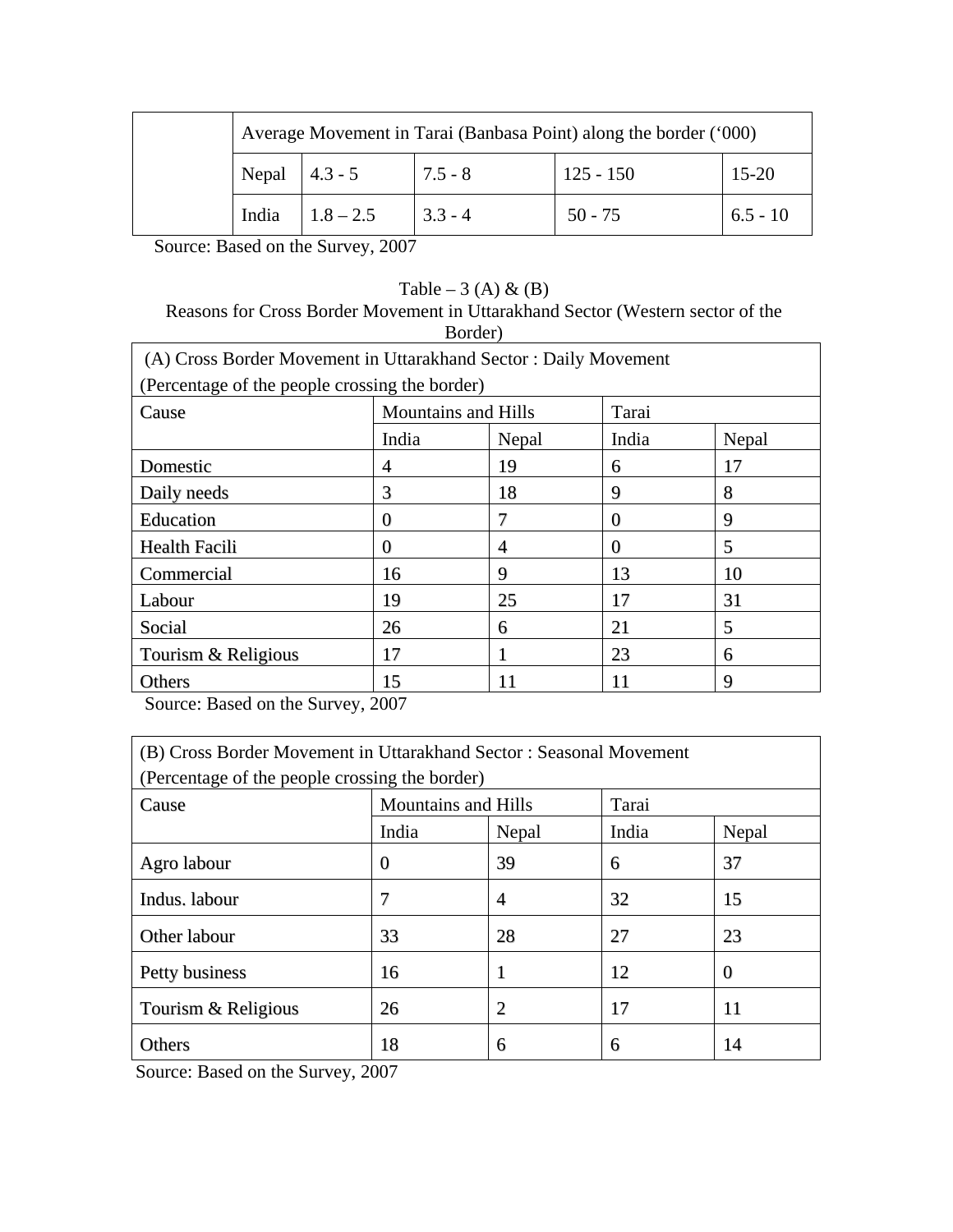It is not necessary that the people, who are coming across the border, either from India or Nepal, belong to the same country. There may be Indians coming from Nepal or vice versa. However the aforesaid number of the people, crossing the border, shows the intensity of importance / utility of the open border. There are 22 entry/ exit points along the border. Besides the above four entry points (discussed in the tables) five more points – Raxaul, Saunoli, Nepalganj, and Jhulaaghat were also visited and it was noticed that a sufficient number of people avail the facility of open border for their personal and commercial purposes. So far as the role of the border is concerned, it is contributing to social as well as economic development of the areas and the countries.

Besides, the misuse of the border is equally being practiced at large scale. Misuse by the people, engaged in illegal business and smuggling etc. is a common practice even through the notified entry / exit posts which prove the inefficiency of the security efforts. It is also noticed that mostly these activities are flourishing with the consent of the security and custom personnel. Involvement of these people is a serious barrier on the way to effective border management. Sometimes an innocent person is badly harassed by these people in the name of customs and security checking whereas the frequent visitors, who are identified illegal business makers, are fully ignored. This has been observed at both sides of the border, especially at Raxaul, Gaurifenta, Bhairhawa (Siddharth Nagar), Kakerbhitta and the other posts, adjoining to Bihar and UP. These activities are not much more noticed in the higher altitudes, both in Uttarakhand and Sikkim. However if these activities are taking place in these two states (Uttarakhand and Sikkim) then certainly the magnitude is relatively such low that it is neither seriously noted and quoted by the respondents nor could personally be observed during the survey. The growing market of foreign goods along the border on either side is enough to indicate the roots of the cross border illegal business. **Women and child trafficking, the other important illegal trade from Nepal to India, is also flourishing just because of this open border. This trade is a joint effort of the Nepalese and Indian racketeers.** This is a serious problem, being faced by Nepal. Despite sincere efforts at government and non government levels the situation is still worst. Lot of funds from national and international agencies are made available to generate public awareness but either the agencies are not much effective or their style of working is not proper and therefore situation is more crucial than earlier. Silent consent as well as negligence of the security forces and local police is equally responsible to aggravate this problem. The border is equally safe for the criminals, who commit crimes here or there and escape across the border for shelter. Reports in print media in this regard are enough to say such misuse of this border.

Besides these adverse impacts, **there is one more problem that fair people can't move smoothly / easily across the border.** People feel humiliation because of the ill behaviour and unnecessary intervention by the border security personnel, local police, customs & excise etc. The unnecessary checks, just for nothing, hurdles smooth and easy movement and decelerate tourism between India and Nepal. Somehow this seems to be the failure of the existing border security mechanism.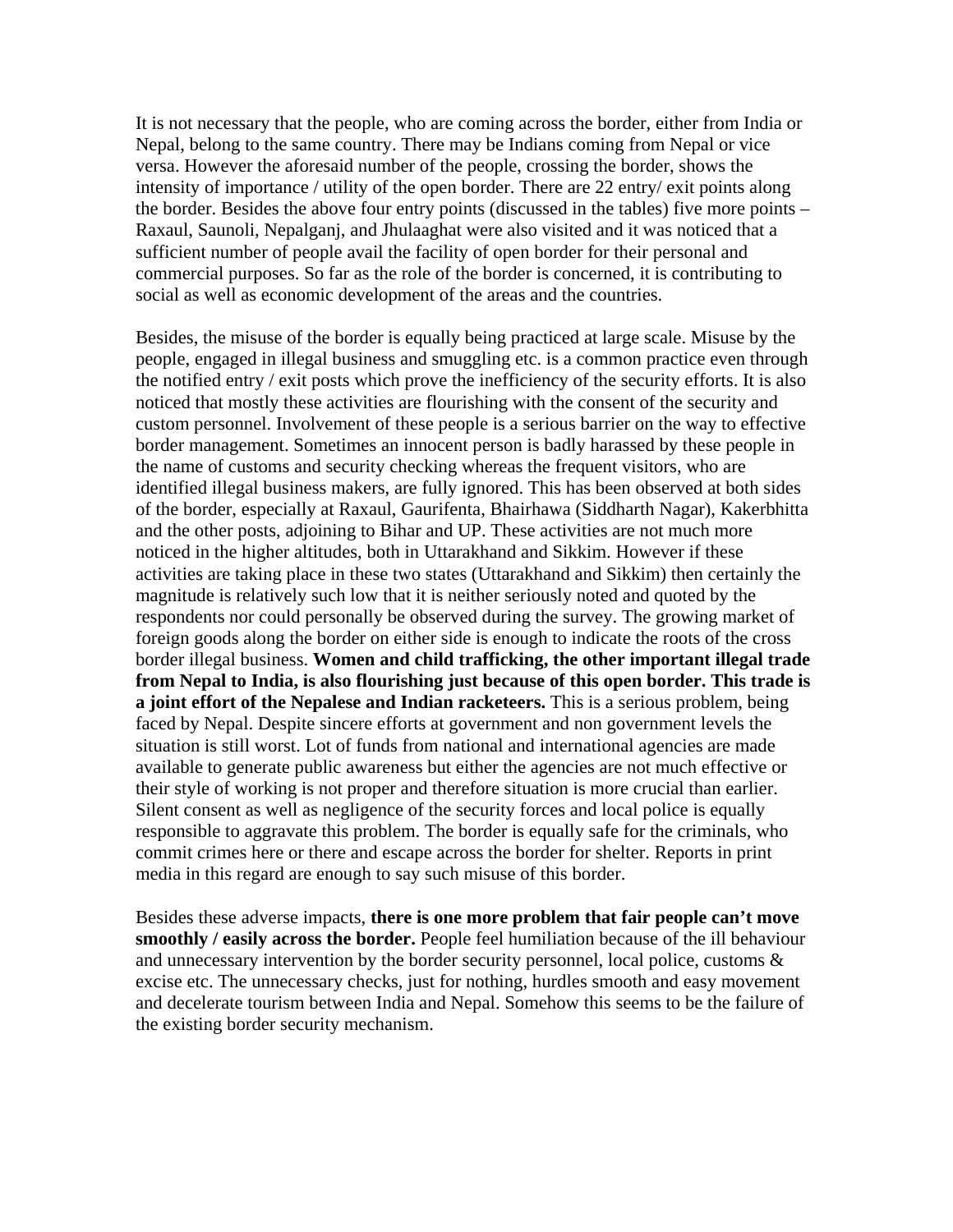The border is neither fenced nor guarded throughout the remaining length (excluding the above notified entrance / exit). Therefore the probability of misuse of border is apparently more than its positive use for the two societies.

The fair movers (includes those people crossing the border for personal purpose like religious, tourism, purchasing of daily/ domestic items, goods carrying vehicles etc.) use legal entrances whereas the unfair movers (people engaged in supply of foreign goods, smuggling, women and child traffickers, illegal migrants, terrorists & militants etc.) use both legal as well as illegal entrance routes. This border is porous to its entire length and therefore it may be crossed from anywhere. Cross border crimes, smuggling, women  $\&$ child trafficking, illegal supply of foreign goods etc. are fearlessly flourishing whereas the fair movers are so badly scanned and kept under eye watch as they are criminals. This partial attitude of the security and customs' personnel is decelerating the magnitude of tourists and religious movement between India and Nepal. The unguarded length of the border may easily be misused by terrorists and illegal business makers. The problem of Naxalides and Maoism is also highly intense because of the cross border assistance between the groups in India and Nepal.

The challenges, to be addressed in order to improve and strengthen effective border management are listed as follows-

- 1. Ensure easy cross border movement for both people in order to support their existence and meet out personal needs at low cost, without harm to national security of either country.
- 2. Security strategy of the border by both India and Nepal, including guarding the remote and countryside length / parts of the border.
- 3. Customs and Excise strategy.
- 4. Prohibit illegal trade.
- 5. Control / prohibit women and girl trafficking.
- 6. Prohibit misuse of the border by anti- national activists, terrorists, international mafias etc.

### **Briefly the challenges which are responsible to the ineffective border management are as follows-**

- **1. Corruption**
- **2. Negligence**
- **3. Inefficiency**
- **4. Ignorance**
- **5. Lack of resources**

Outcomes of the survey, summary and recommendations are mentioned in details in the full paper. \_\_\_\_\_\_\_\_\_\_\_\_\_\_\_\_\_\_\_\_\_\_\_\_\_\_\_\_\_\_\_\_\_\_\_\_\_\_\_\_\_\_\_\_\_\_\_\_\_\_\_\_\_\_\_\_\_\_\_\_\_\_\_\_\_\_\_\_\_\_\_\_

**Nepali Indigenous Movements: Recommendations to create a 'fully democratic' Nepal** 

Pasang Y Sherpa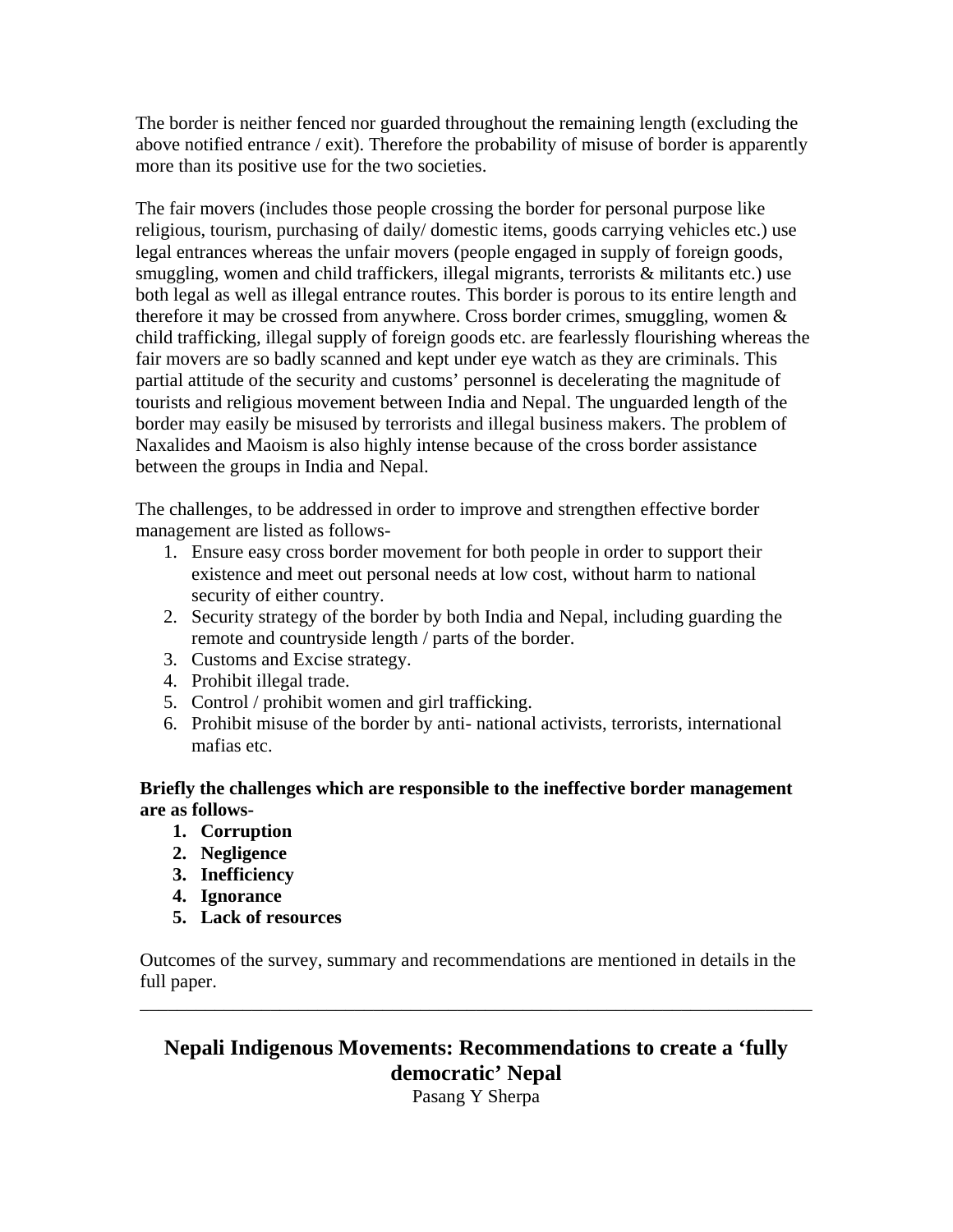#### Washington State University, USA pysherpa@gmail.com

The discriminatory governmental practices and social exclusion experienced by the indigenous nationalities are examined in the paper. This paper highlights the major concerns of indigenous nationalities along with the general perception of the indigenous movement based on the questionnaires and focus groups conducted as a part of a research conducted in Kathmandu, Nepal in the summer of 2008. Recommendations are presented for public policy to heed indigenous concerns and issues to create a 'fully democratic' Nepal. The findings of the research reveal that the position of indigenous leaders may not always be supported by the people they represent.

### **Civilian Conflict and Internal Displacement, Dimensions of Forced Migration in Nepal**

\_\_\_\_\_\_\_\_\_\_\_\_\_\_\_\_\_\_\_\_\_\_\_\_\_\_\_\_\_\_\_\_\_\_\_\_\_\_\_\_\_\_\_\_\_\_\_\_\_\_\_\_\_\_\_\_\_\_\_\_\_\_\_\_\_\_\_\_\_\_\_\_

Prakash Adhikari University of New Mexico, USA prakash@unm.edu

This research investigates circumstances that force people to decide to abandon their homes during civilian conflicts. Every year, millions of people leave their homes and become either refugees or internally displaced persons (IDPs) as a result of conflict. At the same time, millions of others chose to stay put and risk their lives. Existing literature on international politics tends to conclude that displacement is an obvious consequence of conflict and focuses exclusively on explaining the causes of conflict at the macro level. However, little is known at the individual level about why some people choose to stay while others choose to leave. My research is motivated by this puzzle. Specifically, I ask why some people, even when faced with extreme violence, stay put and risk their lives while others flee?

Prior research on forced migration concludes that people make a choice either to leave or stay even under highly adverse circumstances. Although convincing, this view, based on aggregate cross-national analysis, stops at pointing out that such choices are available. The present study goes beyond the existing literature on forced migration to investigate individual level choices. Which factors determine individuals' decisions to leave or stay put? I employ primary data, collected during the summer and fall of 2008 at the individual level in Nepal, to explore these questions. Evidence suggests that factors beyond the presence of conflict distinguish who flees and who stays put. This article explores various facets of those differences.

> **Nuclearization of the Kashmir Conflict**  Nyla Khan University of Nebraska-Kearney, USA khanna@unk.edu

\_\_\_\_\_\_\_\_\_\_\_\_\_\_\_\_\_\_\_\_\_\_\_\_\_\_\_\_\_\_\_\_\_\_\_\_\_\_\_\_\_\_\_\_\_\_\_\_\_\_\_\_\_\_\_\_\_\_\_\_\_\_\_\_\_\_\_\_\_\_\_\_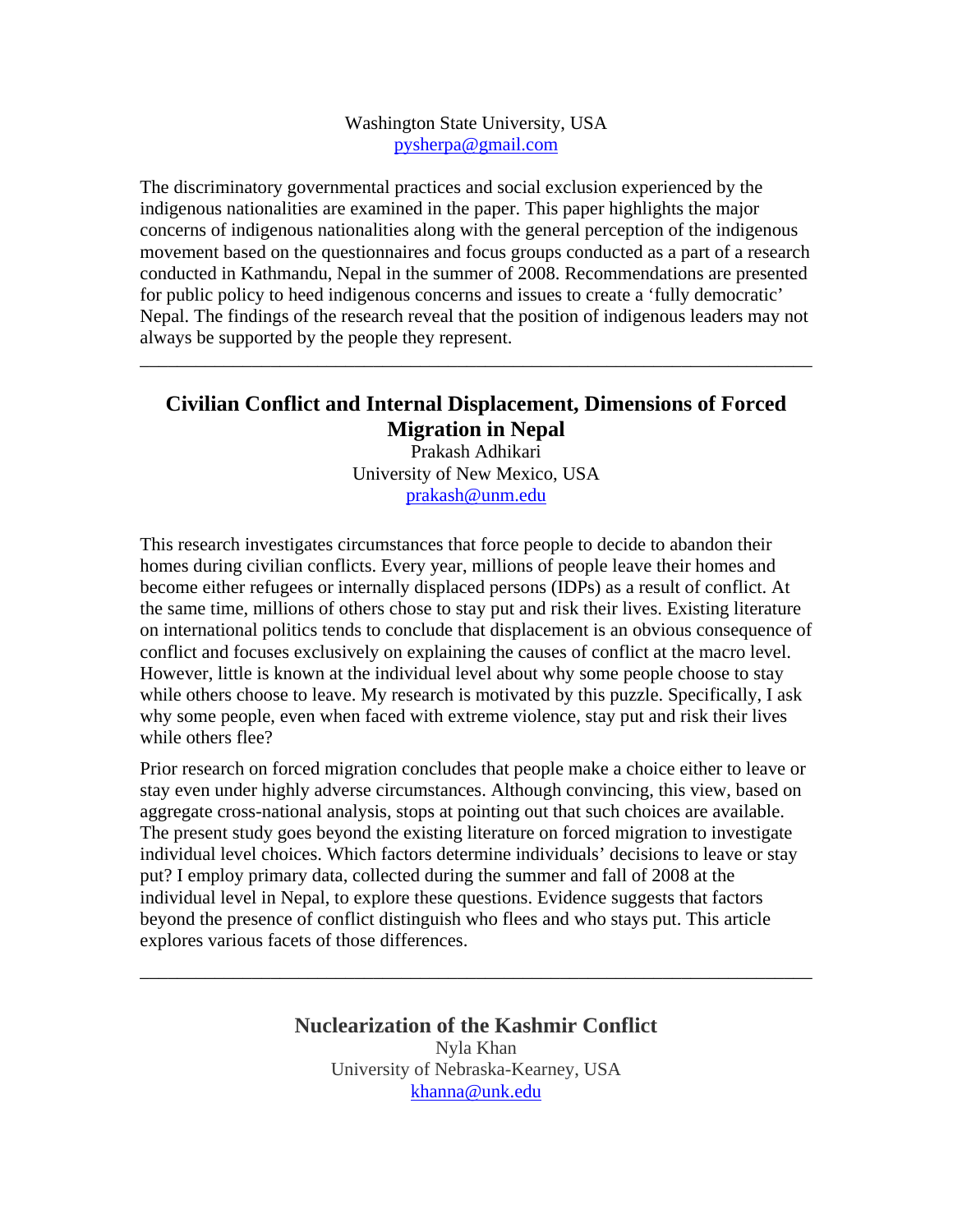The role played by the nation-states of India and Pakistan in the former princely state of Jammu and Kashmir echoes the animosity created during the Partition of 1947. The political and social upheaval that followed upon the creation of the two nation-states in 1947 has left legacies that continue to haunt the two countries. The Partition enabled the thunderous forces of violence and displacement to tear the preexisting cultural and social fabric so systematically that the process of repair hasn't even begun. I would argue that although the "Third-World" intelligentsia unceasingly complains about the manipulations and short-sightedness of British imperial cartographers and administrators, the onus of the calamity engendered on 14 and 15 August 1947 does not lie entirely on the colonial power. The failed negotiations between Indian and Pakistani nationalists who belonged to the Congress and the Muslim League, the blustering of those nationalists and the national jingoism it stimulated, and the unquenchable hatreds on both sides contributed to the brutal events of 1947. In the words of historian Uma Kaura, "the mistakes made by the Congress leadership, the frustration and bitterness of the League leadership, and the defensive diplomacy of a British Viceroy cumulatively resulted in the demand for Partition." The borders that were brutally carved by the authorities at the time of Partition have led to further brutality in the form of those riots, organized historical distortions, and cultural depletions with which the histories of independent India and Pakistan are replete. One of the legacies of the Partition is the Kashmir conflict, which is now a nuclear flashpoint. For India, Kashmir lends credibility to its secular nationalist image. For Pakistan, Kashmir represents the unfeasibility of secular nationalism and underscores the need for an Islamic theocracy in the subcontinent. In January 1948, India referred the Kashmir dispute to the United Nations. Subsequent to the declaration of the cease-fire between India and Pakistan on January 1, 1949, the state of Jammu and Kashmir was divided into two portions. The part of the state comprising the Punjabi speaking areas of Poonch, Mirpur, and Muzaffarabad, along with Gilgit and Baltistan was incorporated into Pakistan, where-as the portion of the state comprising the Kashmir Valley, Ladakh, and the large Jammu region was politically assimilated into India. Currently, a large part of Jammu and Kashmir is administered by India and a portion is administered by Pakistan. China also annexed a section of the land in 1962, through which it has built a road that links Tibet to Xiajiang. Although, separatist movements have been surfacing and resurfacing in J & K and parts of Pakistani administered Kashmir since the accession of the state to India in 1947, the attempt to create a unitary cultural identity bolstered by nationalist politics has been subverted by regional political forces, backed-up by the governments of India and Pakistan. The culturally, linguistically, and religiously diverse population of Indian and Pakistani administered Jammu and Kashmir has been unable to reach a consensus on the future of the land and the heterogeneous peoples of the state. The notion that social tensions and weaknesses can be redressed by an essential Islamic or Hindu culture ends up fortifying religious fundamentalism in communities. The strategic location of Indian-administered Jammu and Kashmir  $(J & K)$  underscores its importance for both India and Pakistan.

The state of J & K borders on China and Afghanistan. Out of a total land area of 2,22,236 square kilometers, 78,114 are under Pakistani administration, 5,180 square kilometers were handed over to China by Pakistan, 37,555 square kilometers are under Chinese administration in Leh district, and the remaining area is under Indian administration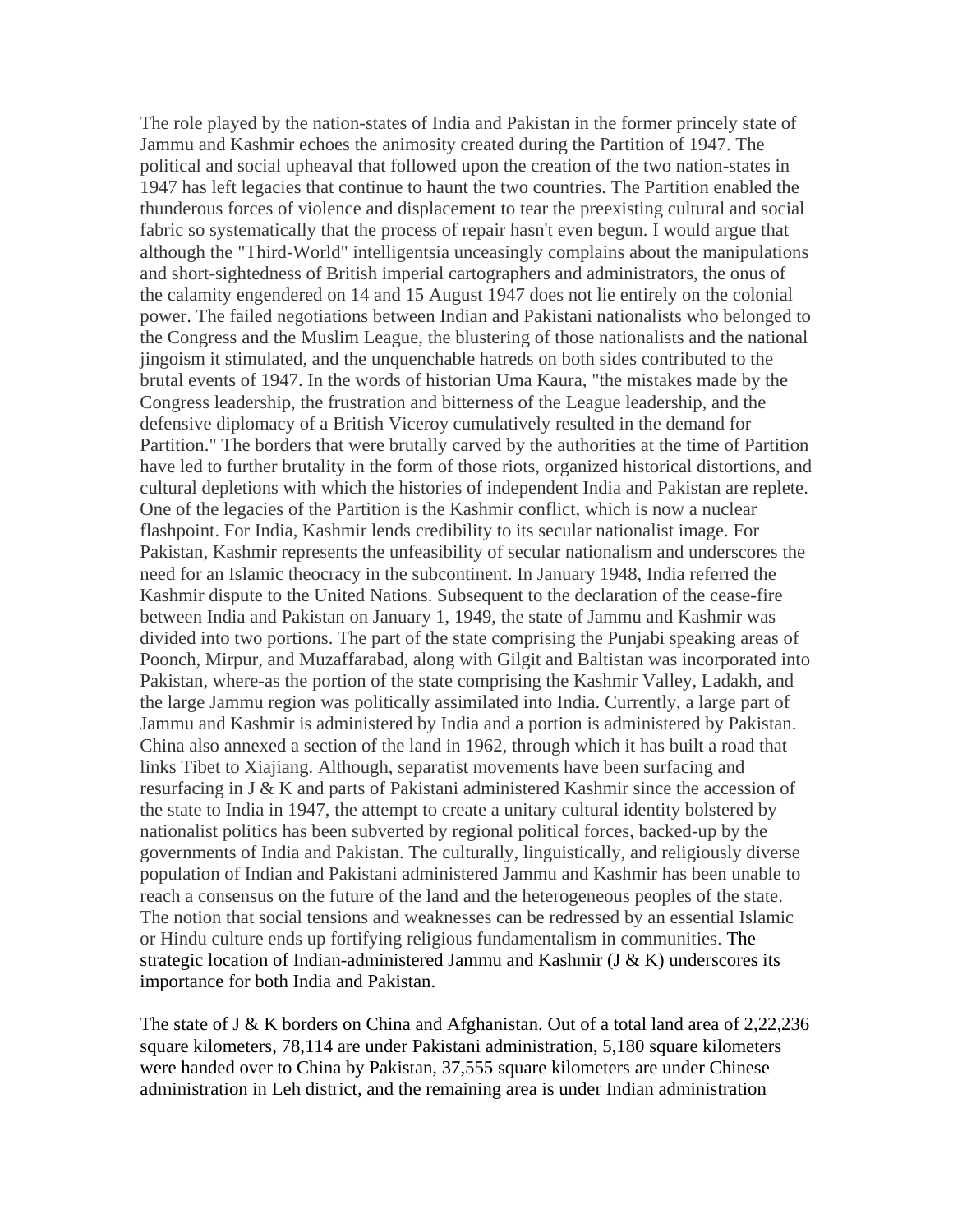(*Census of India, 1981*: 156). In order to make their borders impregnable, it was essential for both India and Pakistan to control the state politically and militarily.

Although Pakistan distinctly expresses its recognition of the status of  $J \& K$  as disputed territory, it dithers from doing so in areas of the state under Pakistani control. Pakistan arbitrarily maintains its de facto government in Azad Kashmir.

South Asia affairs analyst Victoria Schofield (2001) astutely observes: 'There is no question . . . of Pakistan ever agreeing to relinquish control of the area, either to form part of an independent state of Jammu and Kashmir or as an independent state in its own right.' Therefore, advocating self-determination for the entire former princely state of Jammu and Kashmir would irreparably damage Pakistan's political and military interests. In the age of globalization, India's policy vis-à-vis Kashmir has been influenced by various variables. Pakistan's formal political alignment with the United States of America motivated the Soviet Union, in the 1950s, to overtly support the Indian stance towards Kashmir.

The explicit political support of the Soviet Union in the Cold War era bolstered Jawaharlal Nehru's courage, and, in 1956, Nehru reneged on his earlier 'international commitments' on the floor of the Indian parliament. He proclaimed the legitimacy of the accession of Kashmir to India in 1947, which ostensibly had been ratified by the Constituent Assembly of J & K in 1954. Nehru's well thought-out strategy was deployed in full measure when the Soviet Union vetoed the demand for a plebiscite in Kashmir made at a meeting of the UN Security Council convened at Pakistan's behest. It was in 1953 that Pakistan initiated negotiations with the USA for military assistance. Subsequent to the disintegration of the Soviet Union, India lost its powerful ally (Kodikara 1993). India's relations with the US reeked of distrust and paranoia at the time. This worsened when senior officials in the first Clinton administration questioned the legality of the status of Kashmir as a part of the Indian Union (Battye 1993). The nonproliferation agenda of the US in South Asia actively undermined India's proliferation strategy in the early and mid-1990s (Perkovich 1999: 318-403). Washington's agenda was propelled by the fear that South Asia had burgeoning potential for a nuclear war in the future. Pakistan's overt policy of abetting fanatical elements in Kashmir and Afghanistan led to its political insularity and seemingly legitimized India's proactive approach.

The US adopted the policy of persuading both India and Pakistan to actively participate in the nonproliferation regime by agreeing to comply with the Comprehensive Test Ban Treaty (CTBT) and to an interim cap on fissile-material production ('Interview with Strobe Talbott', *The Hindu*, 14 January 2000).

The insurgency in  $J \& K$ , which has extracted an enormous price from the people of the state, was generated by the systemic erosion of democratic and human rights, discrimination against the Muslims of the Valley, socioeconomic marginalization, relegation of the right to self-determination to the background, etc. While the rebellion may have been incited by India's political, social, and economic tactlessness, it has been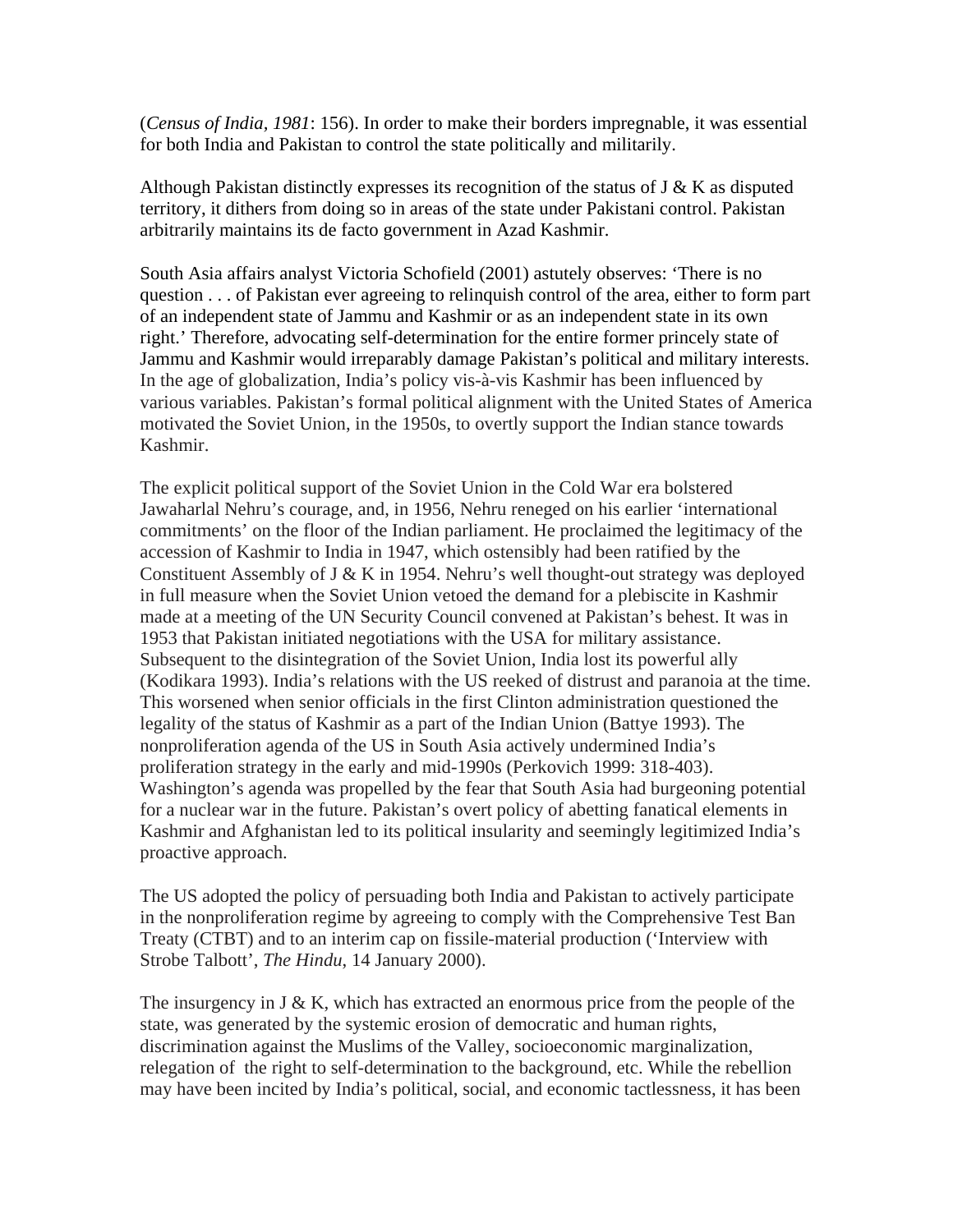sustained by military, political, and economic support from Pakistan. Proponents of the independence of the state of J  $&$  K are just as stridently opposed to Pakistan's administration of Azad Kashmir as they are to India's administration of J & K. During the ongoing insurgency, the Indian military has been granted *carte blanche* without an iota of accountability.

Custodial disappearances and deaths continue to occur, and official orders regarding the protection of detainees are brazenly rubbished. The introduction of other severe laws by the Government of India has made it further non-obligatory to provide any measure of accountability in the military and political proceedings in the state. Despite these highly discriminatory and unpopular measures, the support enjoyed by some of the militant organizations in the early 1990s abated by the mid-90s. Pakistan has won the disapprobation of international powers by adopting the policy of fighting proxy wars through radical Islamist groups, which has reinforced New Delhi's confidence that the internationalization of the Kashmir dispute would not get unwieldy. India also believes that the restraint it exercised during the 1998 nuclear tests has given it the reputation of a responsible nuclear power.

Despite international pressure, the India–Pakistan crisis has not been defused; on the contrary, it is highly volatile. Given their interests in South Asia, Russia and China have expressed their concern about the brinksmanship between the two countries. In order to facilitate a rapprochement, President Vladimir Putin of Russia offered to play the role of mediator between Indian Prime Minister Vajpayee and Pakistani President Musharraf at the scheduled regional summit conference in Almaty, Kazakhistan. Both Putin and the Chinese President, Jiang Zemin, held talks with Vajpayee and Musharraf in order to create a space for political negotiations. But the two heads of state continued to remain aloof and uncompromisingly condemned each other's belligerence. The one positive outcome of the summit talks, however, was the proposal of the Indian government for joint patrolling of the Line of Control (LOC) by Indian and Pakistani forces. But the Pakistani government was quick to reject this proposal and expressed the requirement for building a third-party force instead. Subsequently, the lethal and hitherto readily adopted practice of manoeuvering a dangerous situation to the limits of tolerance mellowed, due to Vajpayee's and Musharraf's judicious approach to nuclear warfare. But the simmering grievances between India and Pakistan, and the distress of the Kashmiri people remained unredressed.

The Pakistani military reinforced western concerns regarding nuclear proliferation in South Asia. In reaction to Pakistan's aggressive transgression of the LOC India exercised political tact and restraint, winning international support for its diplomacy. Washington's political volte face became apparent when it explicitly demanded that Islamabad withdraw from occupied Indian positions and maintain the legitimacy of the LOC in Kashmir. It was implicit in this demand that it saw Pakistan as the egregious aggressor.

The attempt by the US to mitigate Pakistan's aggression also implied that it would not reinforce the status quo in Kashmir (Kampani 2005: 171). Washington's incrimination of Pakistani aggression mitigated New Delhi's fear that internationalization of the Kashmir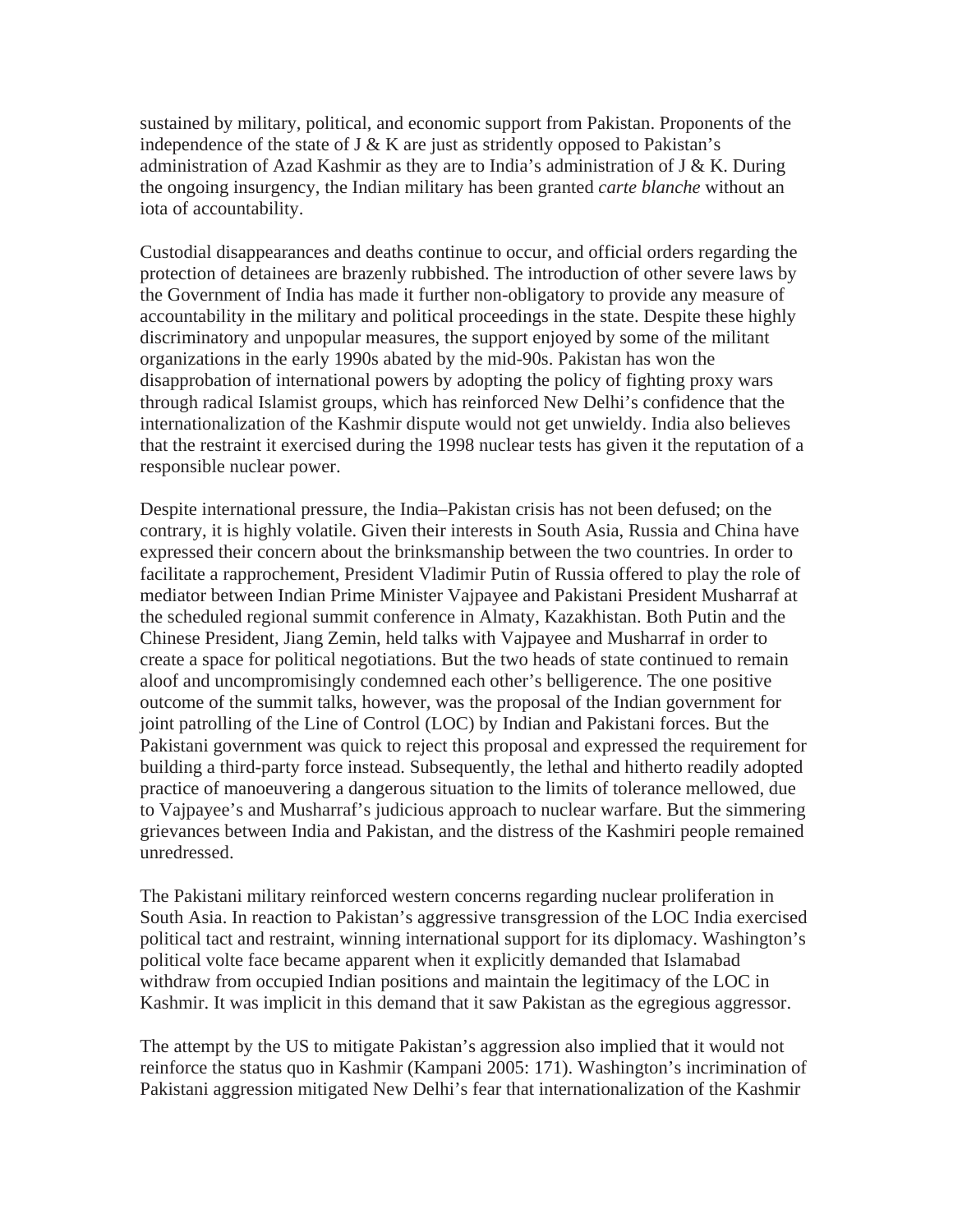dispute would spell unambiguous victory for Pakistan. India's strategy of diplomacy and restraint increased the international pressure on Pakistan to withdraw its forces from Indian Territory. India took recourse to limited conventional war under nuclear conditions, prior to President Clinton's March 2000 visit to New Delhi.

This issue further receded to the background during the Bush administration. The neoconservatives in that administration zeroed in on India as a country in the Asia–Pacific region that would offset China's burgeoning economy ('US–South Asia Relations under Bush' 2001). US strategic ties with New Delhi were further consolidated in the wake of 11 September 2001, when the links between militant Islamic groups and Pakistan's military and militia forces were underscored.

As one of the consequences of the decision of the Bush administration to eliminate Al-Qaeda and its supporters in Afghanistan, Pakistan's General Pervez Musharaff found himself with no option but to sever ties with the Taliban. Following this drastically changed policy decision to withdraw political and military support from the Al-Qaeda and the Taliban, Islamabad found itself unable to draw a clear line of distinction between 'terrorists' in Afghanistan and 'freedom fighters' in Kashmir. Islamabad's quandary proved New Delhi's trump card (Chaudhuri 2001). New Delhi was able to justify its military stance vis-à-vis Pakistan in the wake of the terrorist attacks on the J  $&$  K State Assembly in the summer capital, Srinagar, in October 2001, and then the attacks on the Indian Parliament, New Delhi, a month later, in November.

New Delhi's strategy was validated by US military operations in Afghanistan, and the deployment of US forces in and around Pakistan to restrain Pakistani aggression. India was assured by the US that it would stall any attempt by Pakistan to extend the Kashmir dispute beyond local borders, which might disrupt its operations against the Al-Qaeda and the Taliban. Also, deployment of the US military in Pakistani air bases strengthened New Delhi's confidence that Islamabad would hesitate to initiate nuclear weapons use (Kampani 2002). The result of India's policy of coercive diplomacy was that the Musharraf regime was pressured by the US to take strict military action against the mercenary and militant Islamic groups bolstering the insurgency in Kashmir. New Delhi was successful in getting Islamabad to both privately and publicly renounce its support to insurgents in J & K.

The Indian administration decided that in the event deterrence measures failed, the Indian army would have to fight a limited conventional war under nuclear conditions. The possibility of fighting a war has driven the Indian government to contemplate a nuclear response to Pakistan's deployment of nuclear weapons (see Chengappa 2000). But Indian leaders have threatened Islamabad with punitive measures if Pakistan resorts to nuclearweapons use (Tellis 2001: 251–475). India and Pakistan routinely brandish their nuclear capabilities to intimidate each other. The two countries have also resorted to direct nuclear signalling through ballistic-missile tests. Such strategies emphasize the military and political volatility in South Asia. Pakistan's nuclear arsenal has given its military the prowess it requires to exploit the disgruntlement of the Muslim population of the Kashmir Valley.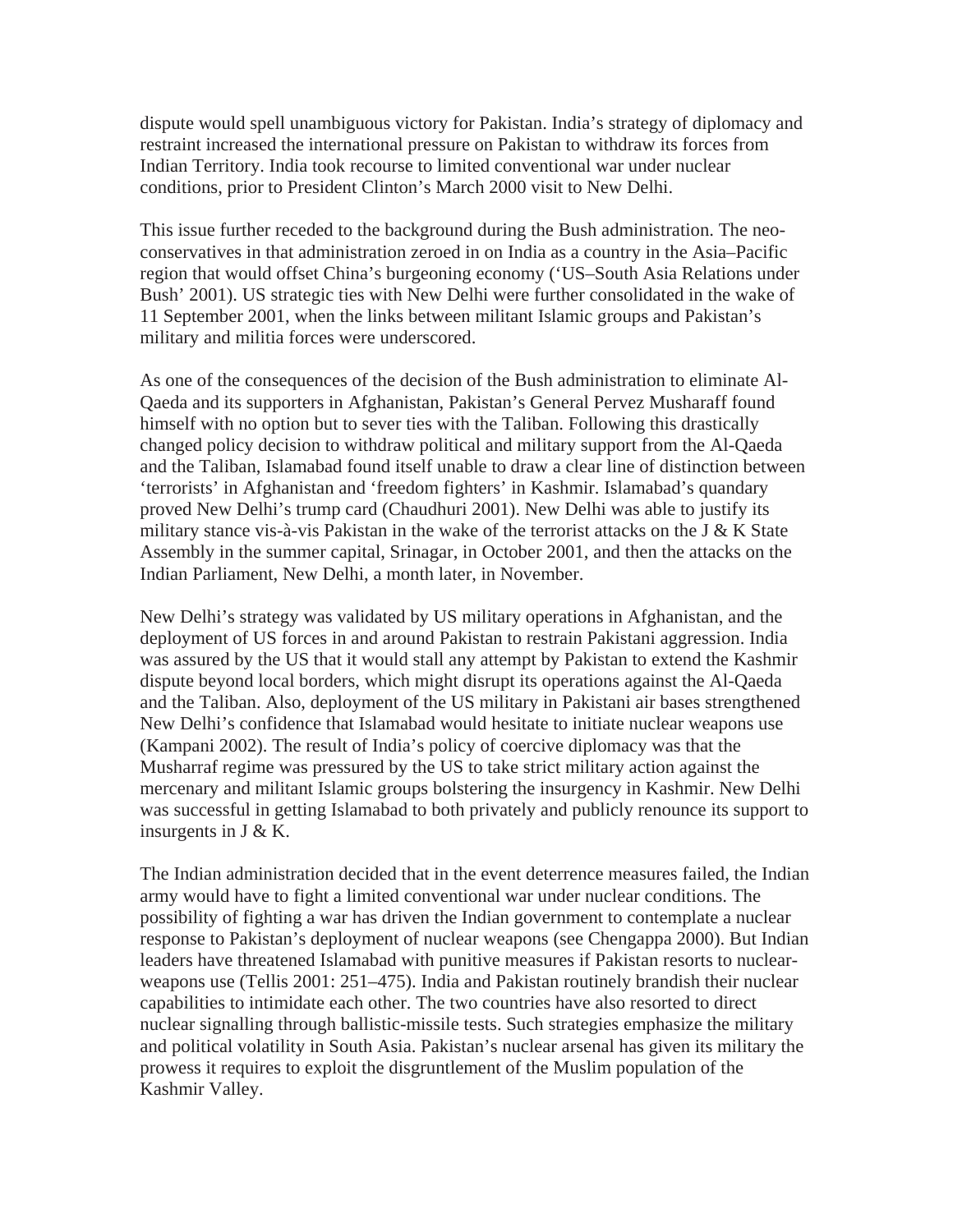India's cautious stance is however dictated by multiple factors. Its primary concern is that a limited war will not enable it to accomplish substantive political or military objectives; that such a war might spin out of control and would be impossible to cease according to the wishes of the administration and the military; that India might find itself in disfavour with and spurned by the international community, and that a war might beef up nuclear armament. The impending menace of precipitative nuclearization has been one of the many factors underlining the necessity to maintain a quasi-stable regime in the South Asian region (Kampani 2005: 177).

Pakistan's explicit aiding and abetting of insurgents in Kashmir has created misgiving about its strategies, and enabled India to prevent UN mediation. New Delhi managed to diminish the threat of internationalization of the Kashmir dispute in 2001–02 by threatening a nuclear exchange unless the US intervened to prevent Pakistan from fomenting cross-border terrorism (ibid.: 178). The insurgency in Kashmir, India and Pakistan's ideological differences and their political intransigence could result in the eruption of a future crisis. The atmosphere of paranoia and mistrust is exacerbated by the frightening attempts of Hindu fundamentalist groups to rewrite Indian history and the recasting of Pakistani history by Islamist organizations: efforts to radically redefine Indian and Pakistani societies in the light of ritualistic Hinduism and Islam, respectively.

In the wake of Benazir Bhutto's assassination in December 2007, the politically chaotic climate of Pakistan, the belligerence of the military, and the tenacious control of fundamentalist forces basking in the glories of a misplaced religious fervour, can India and Pakistan produce visionary leaders capable of looking beyond the expediency of warfare, conventional or otherwise? Preparing to lead the new coalition government in Pakistan, co-chairperson of the Pakistan People's Party and Benazir's widower, Asif Ali Zardari, condemned the distrustful atmosphere created in the Indian subcontinent by the Kashmir imbroglio. While underwriting the importance of fostering amicable relations between the two countries, Zardari said that the Kashmir conflict could be placed in a state of temporary suspension, for future generations to resolve. In the age of globalization, will the besieged populace of the state of Jammu and Kashmir remain beholden to a leadership that doles out crumbs to them while dividing the spoils amongst themselves?

## **Son Preference and Gender Bias: Emerging Skewed Demographic Trend in Uttarakhand Himalaya, India**

\_\_\_\_\_\_\_\_\_\_\_\_\_\_\_\_\_\_\_\_\_\_\_\_\_\_\_\_\_\_\_\_\_\_\_\_\_\_\_\_\_\_\_\_\_\_\_\_\_\_\_\_\_\_\_\_\_\_\_\_\_\_\_\_\_\_\_\_\_\_\_\_

Atul Saklani HNB Garhwal University saklanitul@ hotmail.com Bina Saklani HNB Garhwal University binasaklani@hotmail.com

Our field studies during last one decade in Uttarakhand Himalayas have observed that ongoing transition from subsistence to cash economy is contributing to a marginalization of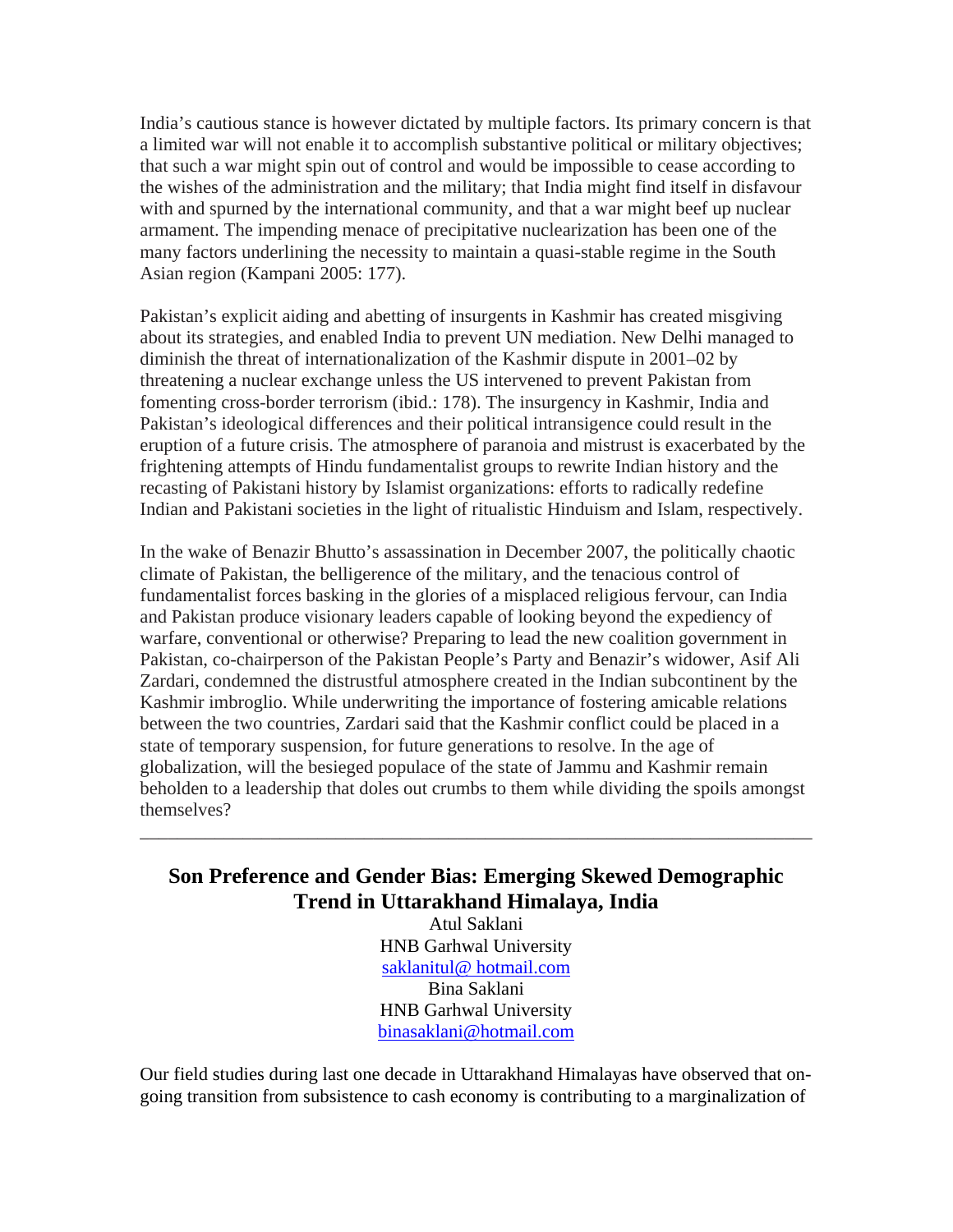female labour . Today, in those communities where farming is losing its importance and is substituted by incomes from salaried employment of men, there the sex ratio has gone negative. In those remote parts of the state where new opportunities for salaried employment are few and far between, and male migration is low, there the sex- ratio is invariably balanced. In another international study, it has been observed that those areas in hill districts have positive child- sex ratio which has a high proportion of joint families, 'traditional' lifestyle together with continued dependence on agricultural production based on joint male and female labour, both for subsistence and for the market as well. However, this study failed to note the fact that balanced sex ratio remains intact in those communities where historically tradition of son preference was absent and folk customs like bride price, polyandry, remarriage and divorce of women were traditional customs, all these customs are not preferred social mores in traditional Caste Hindu society.

Our study also observes that new economic trends like increasing remittances of money seems to have inflated demands for dowry, resulting in very high costs for marrying off daughters, that the lower survival rate of female child is associated to deep seated cultural biases against female sex particularly for second daughter. Improved education has improved awareness of sex- selective birthing through new technology along with the adoption of small family norms, giving impetus to son preference to the extent that it has become cause for concern for skewed sex ratio in Himalayan region which otherwise were known for balanced sex- ratio. With the growth and spread of new economy, female education, sex determination technology, increased availability of cash and mobility has given wider social tolerance to the newly emerging trend of missing girl child.

#### **IMPACTS OF INFORMATION TECHNOLOGY ON PROSTITUTION (a scenario of conservative societies)** Rashida Valika SZABIST, Pakistan valika@szabist.edu.pk

**\_\_\_\_\_\_\_\_\_\_\_\_\_\_\_\_\_\_\_\_\_\_\_\_\_\_\_\_\_\_\_\_\_\_\_\_\_\_\_\_\_\_\_\_\_\_\_\_\_\_\_\_\_\_\_\_\_\_\_\_\_\_\_\_\_\_\_\_\_\_\_\_** 

**Introduction:** Information Technology (Internet / World Wide Web) is a blessing for some and adds quality to life of many but on the other hand it has a darker side too which is often not revealed and the shimmering facade of this technology hides the grizzlier side. Today the internet has become a part of our lives, changing lives in a lot of ways. The users of internet belong to almost every age group in developed/developing countries, going online almost every day, and the web is used extensively for school, work, socializing/meeting new people, e-commerce, health-care, tourism, business etc.

Unfortunately, with all the blessings it has a darker side too. The Internet web has become a venue for facilitating high-risk sexual behavior; in particular, to seek out sex partners and has been shown to be associated with high-risk sexual behaviors, such as an increase in number of sexual partners and an increase in unconventional sexual methods (such as anal sex, bonded sex, animal sex etc) which can increase the risk of contracting and transmitting sexually transmitted diseases (STDs) including HIV and AIDS.